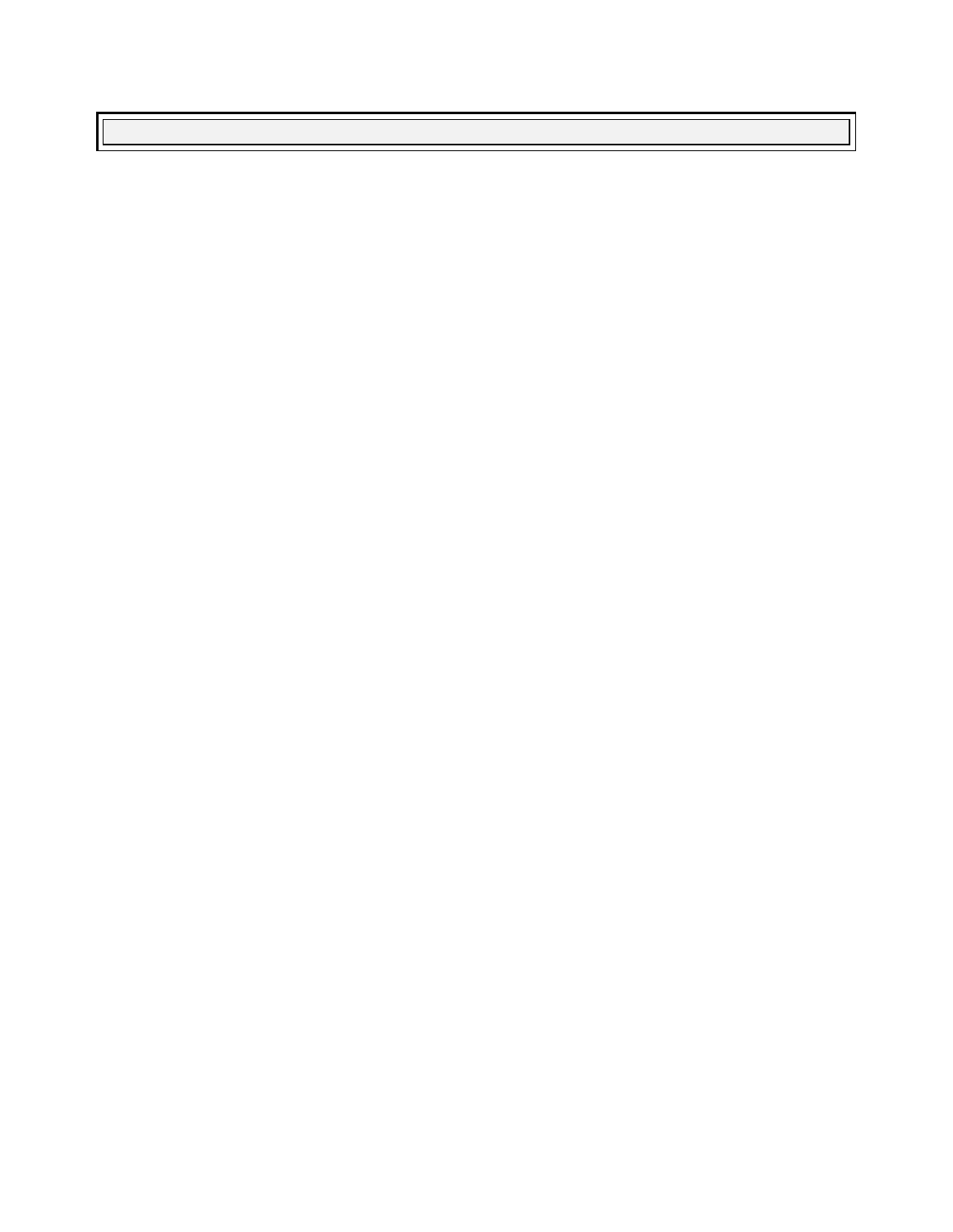# **KAUTZ, Justice.**

[¶1] A jury convicted Tamani T'Angelis Thompson of three counts of aggravated assault and battery and one count of domestic battery (third offense) for an attack upon his girlfriend (hereinafter referred to as "the victim"). It acquitted him of one count of aggravated assault and battery. Mr. Thompson admitted his criminal record made him a habitual criminal. Consequently, the district court sentenced him to enhanced penalties under the habitual criminal statute.

[¶2] On appeal, Mr. Thompson claims there was insufficient evidence to support his aggravated assault and battery convictions. As to two of the counts, he asserts the evidence did not support the jury's conclusion that he threatened the victim with a drawn deadly weapon. With regard to the other aggravated assault and battery count, Mr. Thompson claims there was insufficient evidence that the victim suffered a serious bodily injury. Mr. Thompson also maintains the district court committed reversible error when it allowed the jury to hear testimony from a domestic violence expert and evidence that the victim had been abused in prior relationships. Finally, he claims the district court imposed illegal sentences because the two felony convictions used for the habitual criminal enhancement were not separately brought and tried, or, in the alternative, that his counsel was ineffective for allowing Mr. Thompson to stipulate to the underlying felonies.

[¶3] We affirm.

### **ISSUES**

[¶4] Mr. Thompson raises the following issues on appeal, which we re-order to consider the issues regarding his convictions before considering the legality of his sentences:

> I. Was there insufficient evidence to support [Mr. Thompson's] two convictions of aggravated assault [and battery] – threatening with a drawn deadly weapon?

> II. Was there insufficient evidence that [the victim] suffered a "protracted" loss to support conviction on Count 4, aggravated assault and battery – serious bodily injury?

> III. Did reversible error occur when the testimony of a "domestic violence" expert was allowed and when irrelevant evidence of the alleged victim's . . . past history was elicited and argued?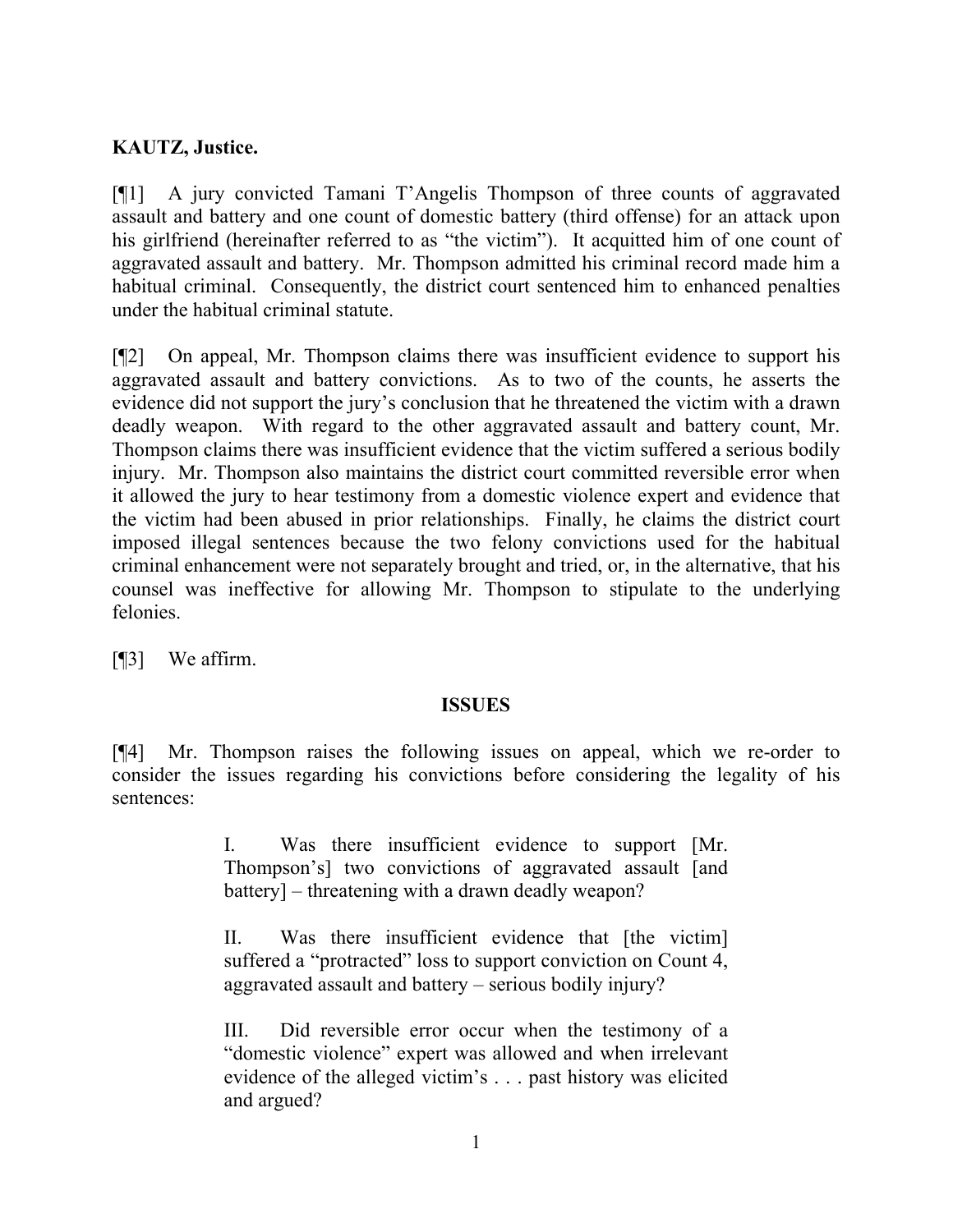IV. Has [Mr. Thompson] received an illegal sentence? Alternatively, was [Mr. Thompson's] trial counsel ineffective when he allowed [Mr. Thompson] to stipulate to the habitual criminal enhancement, when [Mr. Thompson's] two previous convictions were not separately tried?

The State articulates the same issues, although in more detail.

## **FACTS**

[¶5] Mr. Thompson and the victim lived together in Casper, Wyoming, for several months. In February 2016, Mr. Thompson began seeing an ex-girlfriend, and the victim kicked him out of the home. Mr. Thompson and the victim later reconciled, but he frequently stayed elsewhere. During this same period, Mr. Thompson introduced the victim to his friend who was living at Community Alternatives of Casper (CAC). The friend stayed at the victim's house on a "weekend pass" from CAC, and they had sex.

[¶6] On the evening of May 4, 2016, Mr. Thompson was at the house when the victim got home from work. She had had a bad day and asked Mr. Thompson to go buy her beer and some "Fireball" whiskey. He bought her a twenty-ounce bottle of beer and the whisky. They drank throughout the evening, and Mr. Thompson went out and bought the victim another bottle of beer, more beer for himself, and more whiskey.

[¶7] The victim and Mr. Thompson went to bed, and the victim awakened to being hit in the face and cursed at by Mr. Thompson. He looked at her phone and asked if she was "f\*\*\*ing somebody." He continued to punch her in the face and head, and she put her hands up to protect herself.

[¶8] At some point during the assault, the victim offered Mr. Thompson the remainder of the beer in the bottle she had placed beside the bed earlier. He grabbed the beer bottle and said he was going to "smash" it over her head if she did not tell him the truth about having sex with his friend. She admitted that she "did it."

[¶9] Although Mr. Thompson did not raise the beer bottle like he was going to hit the victim with it and he set the bottle down without breaking it, he continued to assault her. She tried to leave the bedroom, but he pushed her back down on the bed. The victim said that he kicked or stomped her with his shoes. He then grabbed a clay art piece (sculpture) her daughter had made and said he was going to kill her or "smash [her] face in." She begged him not to hit her, and he set the clay art piece down.

[¶10] The victim was eventually able to retreat to the bathroom, but Mr. Thompson followed her and again punched her in the face and called her names. Mr. Thompson left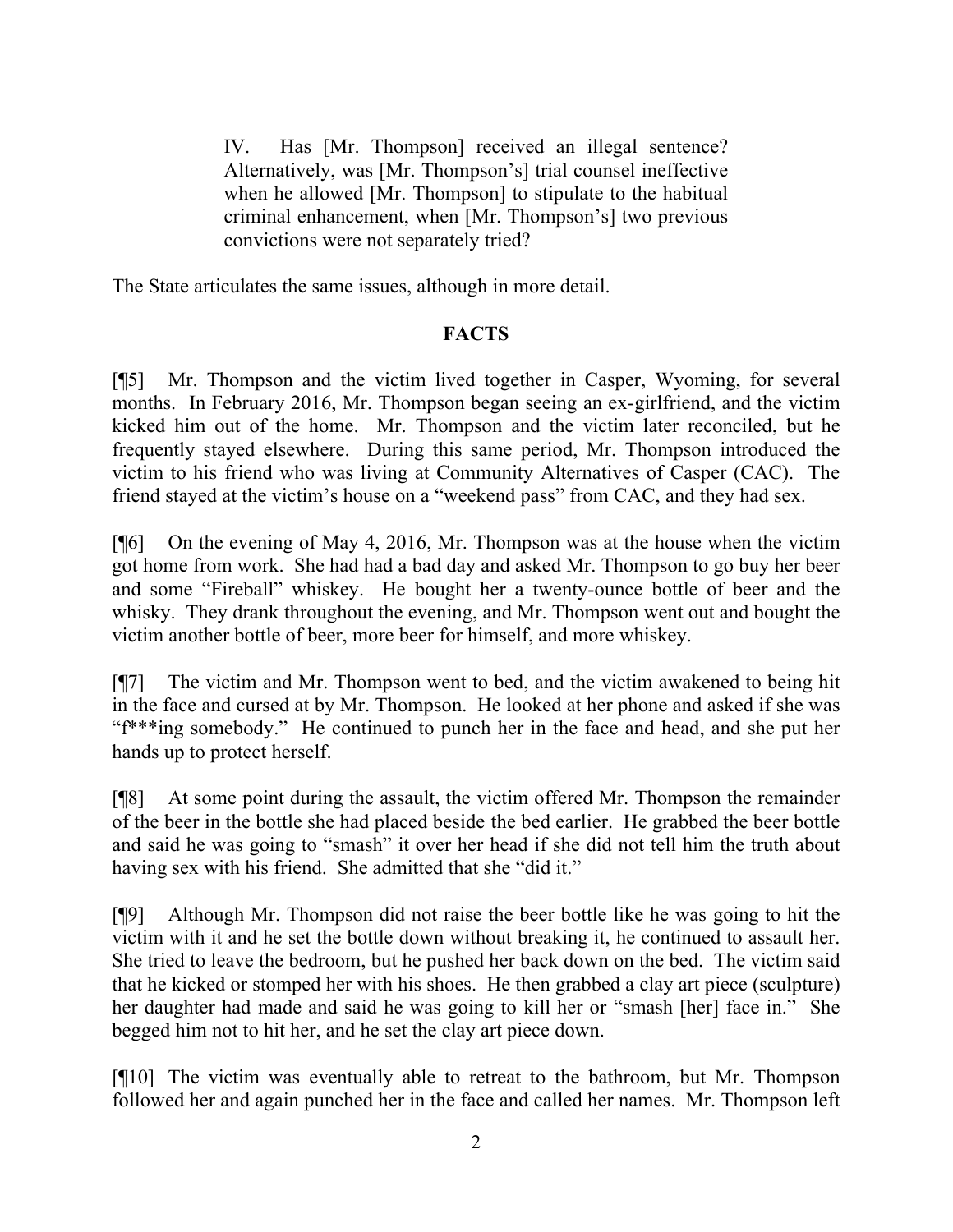the house, but threatened to come back and hurt or kill her if she called the police. Nevertheless, the victim called the police and sought help from her daughter who was asleep elsewhere in the house. The victim was transported by ambulance to the hospital emergency room. The police officers recorded many injuries to the victim's head, face, hands, arms, and sides. The victim saw her primary care physician a few days later and complained of difficulty hearing out of her left ear. A specialist subsequently diagnosed her as having a ruptured or perforated ear drum.

[¶11] The State charged Mr. Thompson with five felony counts. Counts One and Two alleged Mr. Thompson committed aggravated assault and battery by threatening to use drawn deadly weapons (beer bottle and clay art piece) on the victim. Count Three alleged he committed aggravated assault and battery by causing bodily injury to the victim with a deadly weapon (his shoes). Count Four alleged Mr. Thompson committed aggravated assault and battery by causing serious bodily injury to the victim. Count Five alleged Mr. Thompson battered a household member (third offense). As to each aggravated assault and battery charge, the State also alleged that Mr. Thompson was a habitual criminal because the charge was a violent felony and he had previously been convicted of felonies on two or more charges separately brought and tried.

[¶12] The case was tried to a jury in October 2016, and the jury convicted Mr. Thompson of all counts except Count Three. Mr. Thompson admitted that he previously had been convicted of two felonies separately brought and tried and the district court adjudged him a habitual criminal. The court sentenced him to prison terms of eighteen to twenty years on each of the aggravated assault and battery convictions and three to five years on the domestic battery conviction, with all the sentences to run concurrently. Mr. Thompson filed a timely notice of appeal.

# **DISCUSSION**

# *I. Sufficiency of the Evidence of Aggravated Assault and Battery*

[¶13] Mr. Thompson was convicted of two counts of aggravated assault and battery for threatening to use a drawn deadly weapon upon the victim and one count of aggravated assault and battery for causing serious bodily injury to the victim. He moved, under W.R.Cr.P. 29, for judgments of acquittal on all three counts after the State rested, and again after the trial. The district court denied the motions.<sup>1</sup>

 $\overline{a}$ <sup>1</sup> Mr. Thompson does not directly challenge the district court's denial of his motions for judgment of acquittal. Although we often say that we defer to the district court's decision denying a motion for judgment of acquittal, we actually review the sufficiency of the evidence. Thus, regardless of the way the issue is presented on appeal, we review the record to determine if there is sufficient evidence to support the jury's verdict. *See Foltz v. State,* 2017 WY 155, 407 P.3d 398 (Wyo. 2017).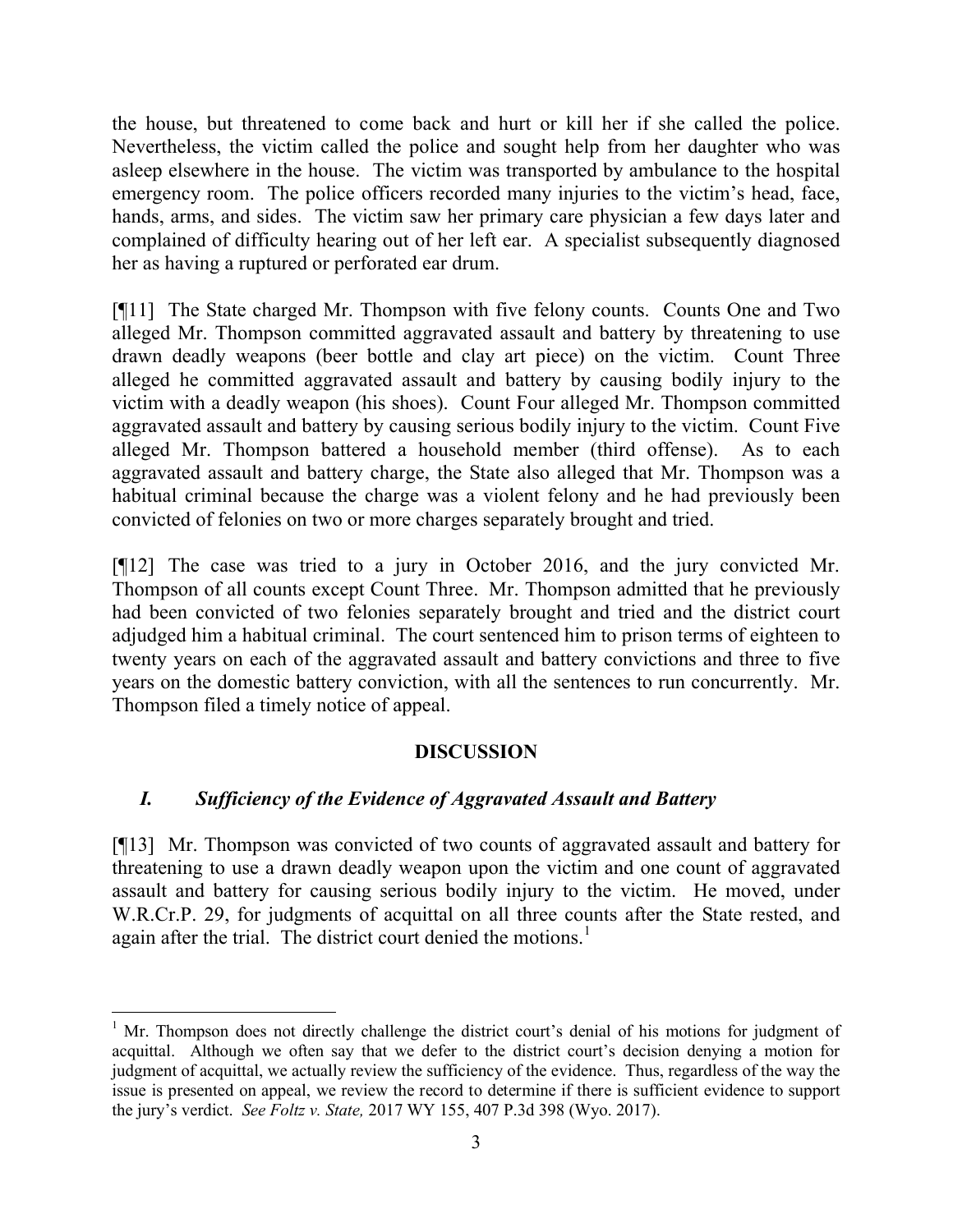[¶14] Mr. Thompson claims the evidence was insufficient to support the jury's verdicts. In reviewing his challenges to the sufficiency of the evidence,

> [w]e do not consider "whether or not the evidence was sufficient to establish guilt beyond a reasonable doubt, but [instead] whether or not the evidence could reasonably support such a finding by the factfinder." *Hill v. State*, 2016 WY 27, ¶ 13, 371 P.3d 553, 558 (Wyo. 2016). "We will not reweigh the evidence nor will we re-examine the credibility of the witnesses." *Hill*, 2016 WY 27, ¶ 12, 371 P.3d at 558. We review the sufficiency of the evidence "from this perspective because we defer to the jury as the fact-finder and assume they believed only the evidence adverse to the defendant since they found the defendant guilty beyond a reasonable doubt." *Oldman* [*v. State*], 2015 WY 121, ¶ 5, 359 P.3d [964,] 966 [(Wyo. 2015)].

*Mraz v. State,* 2016 WY 85, ¶ 19, 378 P.3d 280, 286 (Wyo. 2016) (quoting *Bean v. State*, 2016 WY 48, ¶ 45, 373 P.3d 372, 387 (Wyo. 2016)) (some citations omitted). *See also*, *Blevins v. State,* 2017 WY 43, ¶ 7, 393 P.3d 1249, 1251 (Wyo. 2017).

> [T]his Court examines the evidence in the light most favorable to the State. We accept all evidence favorable to the State as true and give the State's evidence every favorable inference which can reasonably and fairly be drawn from it. We also disregard any evidence favorable to the appellant that conflicts with the State's evidence.

*Harnden v. State*, 2016 WY 92, ¶ 5, 378 P.3d 611, 612-13 (Wyo. 2016) (quoting *Pena v. State*, 2015 WY 149, ¶ 16, 361 P.3d 862, 866 (Wyo. 2015)).

*Worley v. State,* 2017 WY 3, ¶ 17, 386 P.3d 765, 771 (Wyo. 2017) (some citations omitted).

## *A. Threatening to Use a Drawn Deadly Weapon*

[¶15] Mr. Thompson was convicted of two counts under Wyo. Stat. Ann. § 6-2- 502(a)(iii) (LexisNexis 2017) for threatening the victim with a beer bottle and a clay art piece. He claims the State did not present sufficient evidence that he actually threatened her with the objects. Section 6-2-502 states in relevant part:

(a) A person is guilty of aggravated assault and battery if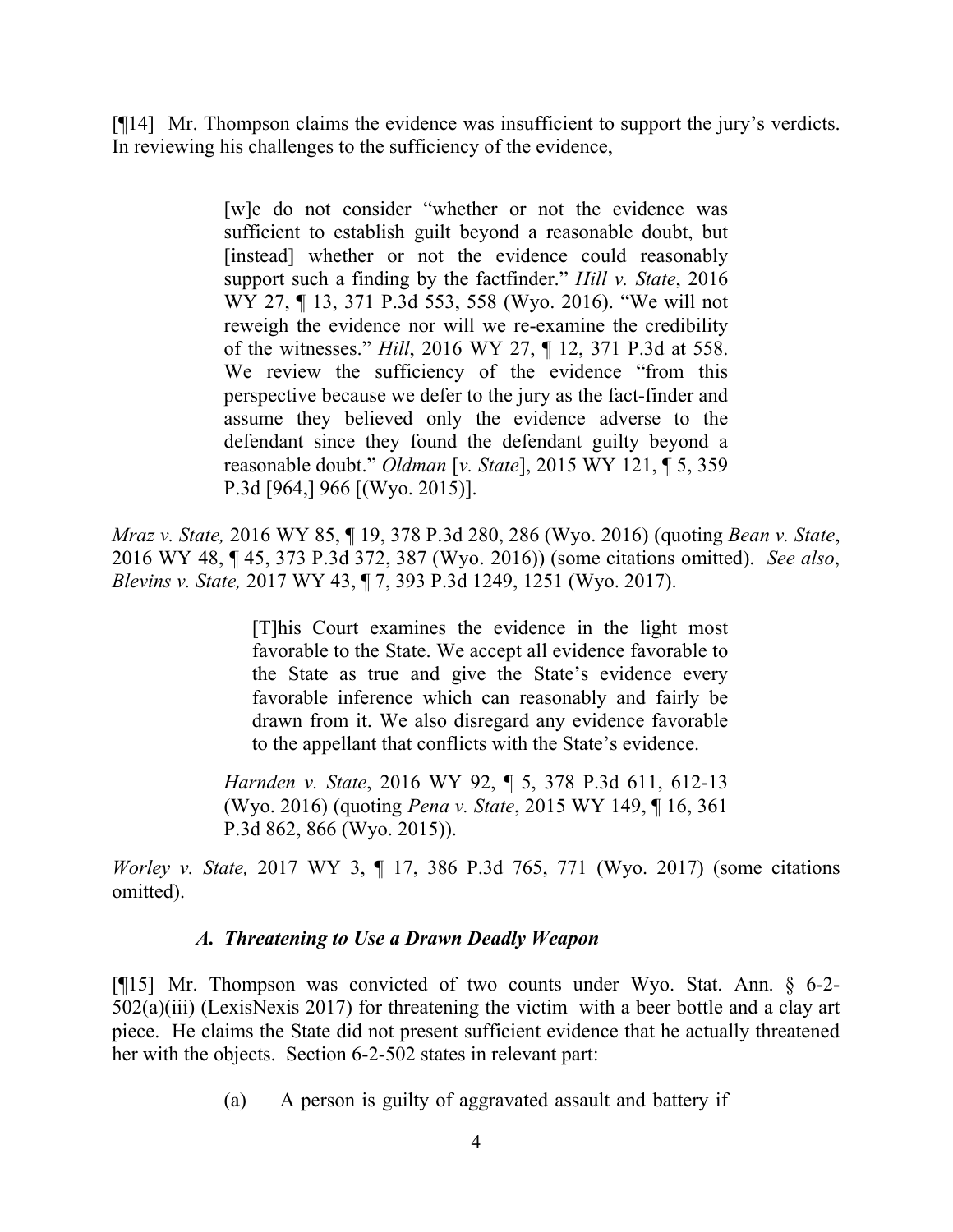he:

. . . . (iii) Threatens to use a drawn deadly weapon on another unless reasonably necessary in defense of his person, property or abode or to prevent serious bodily injury to another[.]

[ $[$ [16] The "threatens to use" element in § 6-2-502(a)(iii) requires "proof of an actual threat of physical injury during the act of employing a deadly weapon." *Johnston v. State,* 747 P.2d 1132, 1134 (Wyo. 1987). *See also*, *Hill*, ¶ 15, 371 P.3d at 558-59; *Levengood v. State,* 2014 WY 138, ¶ 15, 336 P.3d 1201, 1204 (Wyo. 2014). The "mere presence" of a weapon is not sufficient to satisfy the "threatens to use" element of the crime. *Hill,* ¶ 15, 371 P.3d at 559 (citing *Gunderson v. State,* 925 P.2d 1300, 1304 (Wyo. 1996)). A threat under  $\S 6$ -2-502(a)(iii) is "an expression of an intention to inflict pain, injury, or punishment. It may be expressed by words or acts, or a combination of words and acts.'" *Hill,* ¶ 15, 371 P.3d at 559 (quoting *Johnston,* 747 P.2d at 1135). The jury may consider "'all of the circumstances of the case [in deciding] whether the defendant's words and acts amounted to an express or implied statement of his intention to use a drawn deadly weapon to inflict pain, injury, or punishment.'" *Id.*

[¶17] The victim testified that she awoke to Mr. Thompson punching her. He had her phone and was upset because he had seen something on it indicating that she had sex with his friend. He asked her if she was "f\*\*\*ing" someone and she responded by asking him who he was talking about. Mr. Thompson continued to punch the victim, and she attempted to shield her face with her hands. She testified:

> I was still saying I didn't know what he was talking about. I needed him to tell me what he was talking about. And, at that point, I looked over on my ledge, and – 'cause the beer that I didn't finish – I asked him if he wanted it, and he said he would drink it...

> He grabbed the bottle and he said, I will smash this over your head if you just don't – if you don't tell me the truth.

The prosecutor questioned her further:

- Q. And where were you at this point?
- A. On the bed.
- Q. Naked?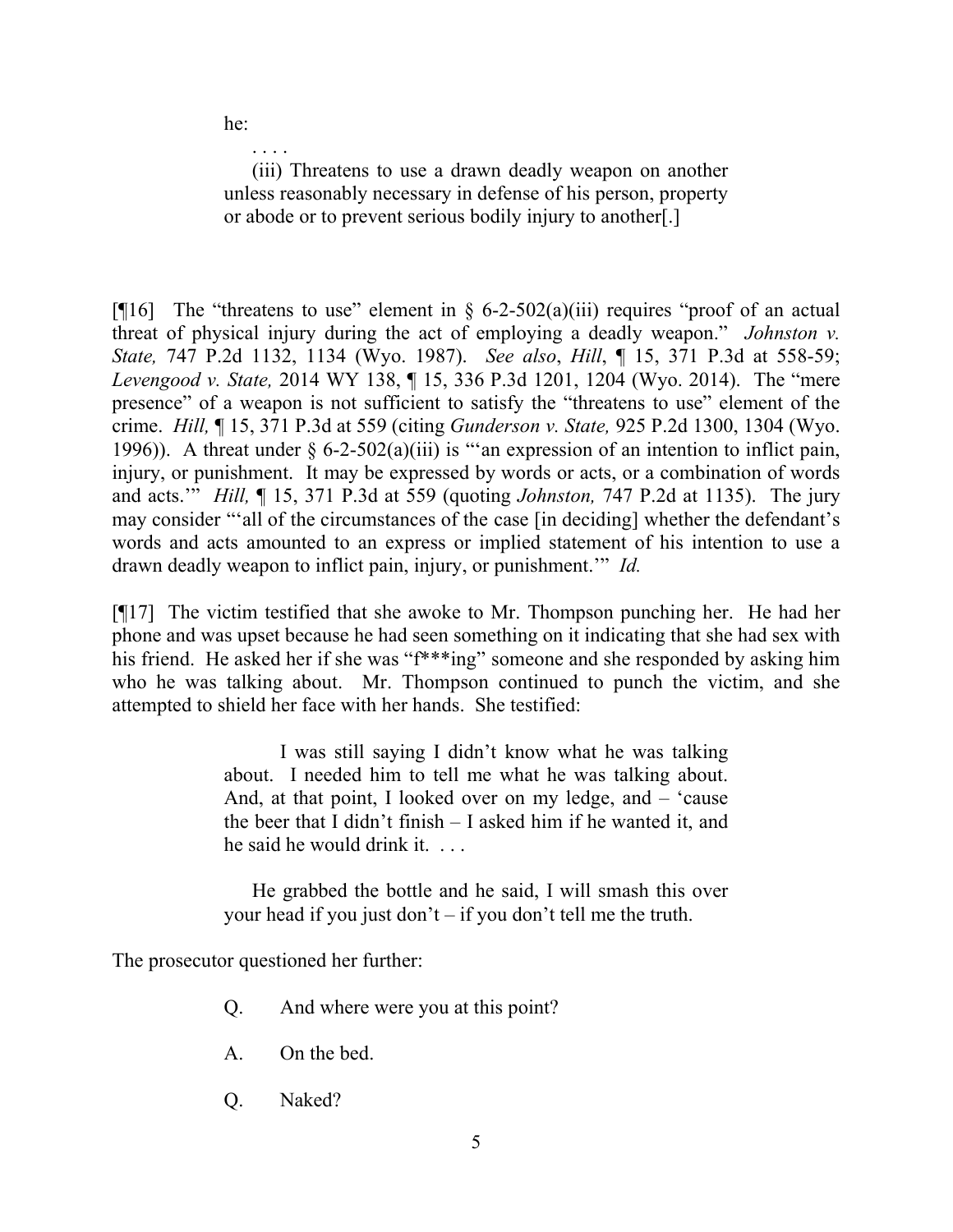A. Yes. . . . So I said okay. I did it, but you need to let me explain. . . .

[¶18] Mr. Thompson apparently set the beer bottle down without raising it as if to hit the victim or throwing it, but he continued to punch the victim. She tried to leave the room, but he pushed her back down on the bed. The victim testified:

> A. I was -- I was pushed back onto the bed, more hits. At some point, he kicked me. I felt him kicking me.

Q. Where was he kicking you?

A. In my side. He got up on the bed and straddled me, standing over me, and I felt him punching me over and over again, as he is calling me a whore and a -- and a bitch. I felt his feet -- not his feet, his shoes kicking my head.

He got off, and he went and he grabbed a sculpture that my daughter made me for Mother's Day. And said he was going to kill me or smash my face in. At that point, I removed my hands and I said, Tamani, please, no. And he sat it down. . . . .

[¶19] Mr. Thompson claims that his verbal threats while holding the beer bottle and art piece were insufficient to sustain his convictions for threatening the victim with a drawn deadly weapon. He states that, "[w]hile deplorable, [his] words alone, with no threatening gesture, are insufficient evidence to sustain these two convictions." Mr. Thompson cites two Illinois cases in support of his argument. In *People v. Ferguson,* 537 N.E.2d 880 (Ill. Ct. App. 1989), an Illinois court of appeals upheld the appellant's conviction for assault. Under the relevant statute, "an assault occurs when a person engages in conduct which places another in reasonable apprehension of receiving a battery (Ill.Rev.Stat.1985, ch. 38, par. 12-1(a))." *Id.* at 882. The court described Ferguson's actions as follows:

> Defendant drove up to the gate about 5 p.m. seeking admission to play golf. When Norwood informed him that he could not enter and would have to park his car on the street, defendant jumped out of his car, and stood within three inches of Norwood's face, cursing at him and telling him that he was going to drive his car into the lot regardless of what Norwood said. Defendant then got back into his car and began to drive it, but Norwood would not move. Defendant pushed his car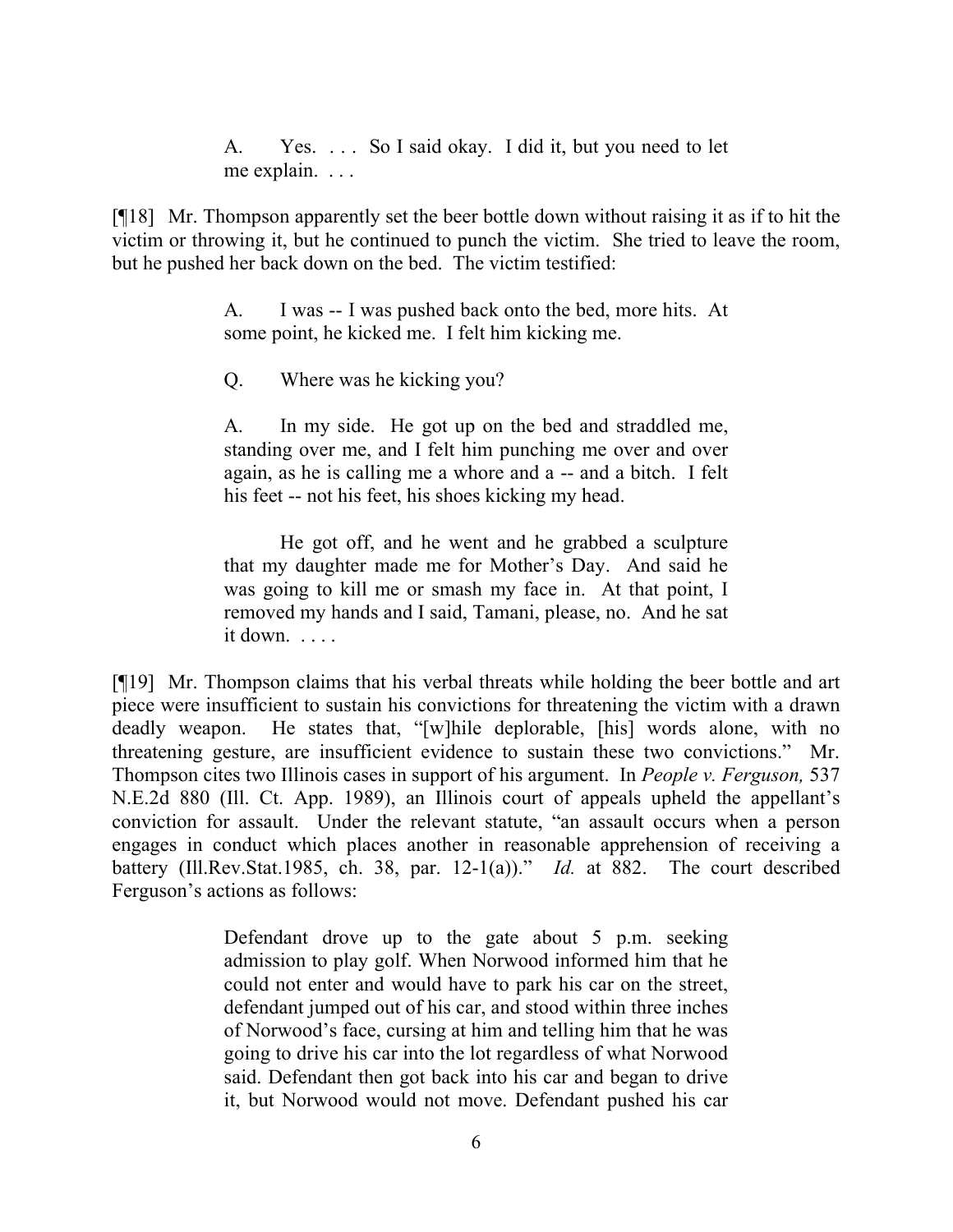into Norwood, got out again, then ran to his trunk telling Norwood that if he would not move, defendant had something to move him. Defendant opened his trunk, then came back to where Norwood was standing, and within striking distance, told Norwood that he was going to "kick his ass." At trial, Norwood stated that he thought defendant was going to hit him at that point.

*Id.* at 881. The court of appeals remarked that, although words alone are insufficient to establish an assault under the statute, the combination of Ferguson's words and conduct were sufficient for the trier of fact to conclude the victim was placed in "reasonable apprehension of receiving a battery." *Id.* at 882.

[¶20] The other case cited by Mr. Thompson is *People v. Floyd,* 663 N.E.2d 74 (Ill. Ct. App. 1996). In *Floyd,* the court stated that words alone are usually insufficient to constitute an assault under the Illinois statute and reversed Floyd's assault conviction. *Id.*  at 76-77. The evidence showed that Floyd stopped his bicycle and stared at a woman across the street for two to three minutes. He then crossed the street, rode up next to her and said, "[y]ou come here, you." *Id.* at 75. Although the victim testified that she was petrified and believed Floyd wished to do her "bodily harm," the court stated that it did not believe "the words used by defendant, even coupled with the fact that he rode his bicycle toward [the victim], [rose] to the level of assault." *Id.* at 75-76. Although the Illinois court's analysis is interesting, the statutory language is nothing like the language of  $\S 6$ -2-502(a)(iii). Consequently, it is difficult to draw any parallels between the cases relied upon by Mr. Thompson and the present case.

[¶21] Wyoming precedent interpreting  $\S$  6-2-502(a)(iii) allows the jury to consider all the circumstances in determining whether the defendant threatened to use a deadly weapon. Jury Instruction No. 18 stated:

> "Threatens to use" means more than mere presence of a weapon. The phrase "threatens to use" requires proof beyond a reasonable doubt of an actual threat of physical injury during the act of employing a deadly weapon.

> A threat may be expressed by words or acts or a combination of words and acts.

This instruction, which is a correct statement of the law under *Hill* and *Johnston, supra*, directed the jury to look at Mr. Thompson's words and/or actions to determine whether he threatened to use a drawn deadly weapon on the victim.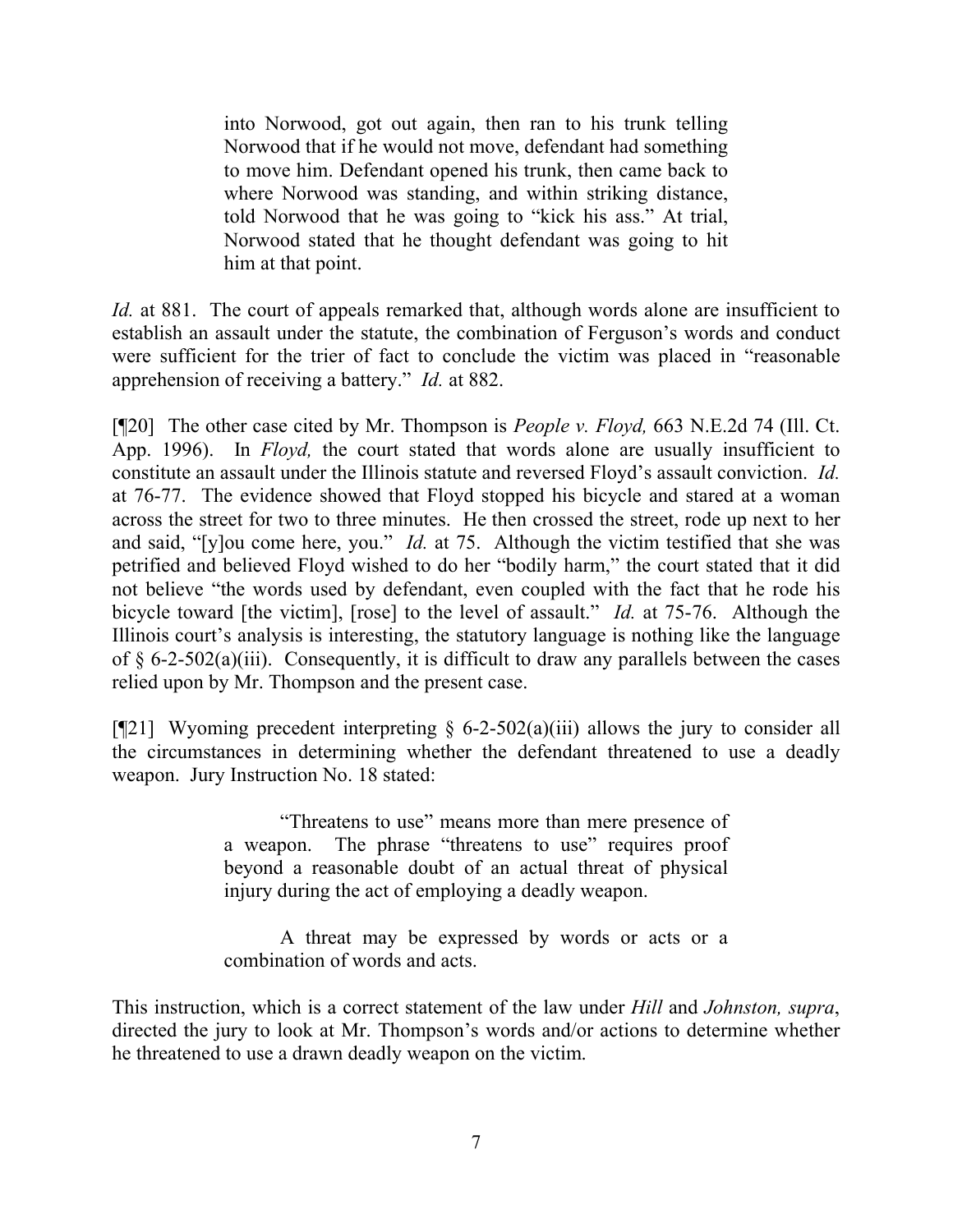[¶22] In *Levengood,* ¶¶ 19-24, 336 P.3d at 1205-06, we emphasized the context of the defendant's actions in upholding an aggravated assault and battery conviction for threatening to use a drawn deadly weapon. The evidence showed that Levengood, who was a large man and highly intoxicated, used a knife to hack at the door frame of the room where the two victims were hiding and then forced his way through the locked door into the room. Even though there was no evidence that Levengood raised the knife as if to use it on the victims after he entered the room, we concluded a reasonable jury could have found the elements of  $\S 6$ -2-502(a)(iii) were satisfied.

[¶23] Like in *Levengood,* there was no evidence that Mr. Thompson lifted the bottle or art piece as if to immediately strike the victim; however, he made it very clear that he intended to use the weapon in his hand to "kill" her or "smash" her head or face. Furthermore, Mr. Thompson made the statements in the midst of a brutal attack on the victim. His combined words and actions expressed his intention to inflict pain, injury, or punishment upon the victim with the deadly weapons.<sup>2</sup> See Hill, ¶ 15, 371 P.3d at 559; *Johnston,* 747 P.2d at 1135.Considering the trial evidence in the light most favorable to the State, it was reasonable for the jury to conclude the State had proven that Mr. Thompson threatened to use the beer bottle and clay art piece to harm the victim.

[¶24] Mr. Thompson also argues that the evidence was insufficient because a beer bottle and clay art piece are not weapons that can be drawn. He candidly acknowledges that he did not present this argument to the district court. Generally, in the absence of a "fundamental error affecting a substantial right of the appellant, an issue raised for the first time on appeal will not be considered." *Belden v. State,* 2003 WY 89, ¶ 55, 73 P.3d 1041, 1090 (Wyo. 2003) (citations omitted). *See also, Gompf v. State,* 2005 WY 112, ¶ 16, 120 P.3d 980, 985 (Wyo. 2005); *Poitra v. State,* 2016 WY 20, ¶¶ 15-19, 368 P.3d 284, 288-89 (Wyo. 2016). The rationale behind this rule is that "it is unfair to reverse a ruling of a trial court for reasons that were not presented to it, whether it be legal theories or issues never formally raised in the pleadings nor argued to the trial court." *Silva v. State,* 2014 WY 155, ¶ 9, 338 P.3d 934, 936-37 (Wyo. 2014) (quoting *Belden v. Lampert,* 2011 WY 83, ¶ 11, 251 P.3d 325, 328-29 (Wyo. 2011)).

[¶25] However, we stated in *Garay v. State,* 2007 WY 130, ¶ 2, n.1, 165 P.3d 99, 101, n.1 (Wyo. 2007), "the proposition that a defendant's guilt must be proved with competent evidence bearing upon each of the crime's elements always involves a fundamental right." Consequently, we do not apply waiver to a claim that the evidence was legally insufficient to support the defendant's conviction. *See generally*, *Hawes v. State,* 2014 WY 127, **18**, 335 P.3d 1073, 1076 (Wyo. 2014) (holding that, although the appellant did not renew his motion for judgment of acquittal after presenting evidence, his claim that the evidence was insufficient to support his conviction was still reviewable on appeal).

 $2^{\circ}$  Mr. Thompson does not challenge the jury's conclusion that the beer bottle and clay art piece were deadly weapons.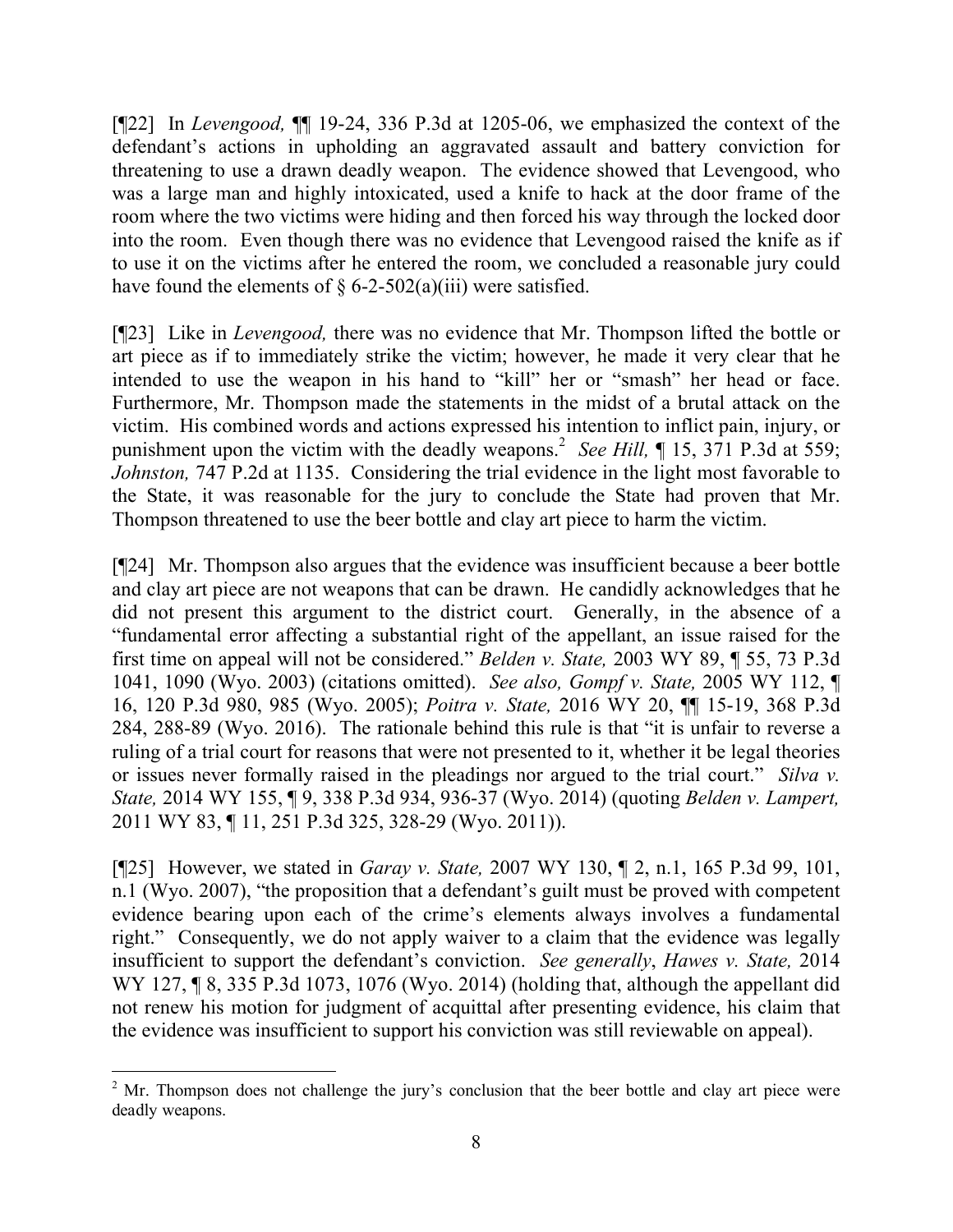[¶26] The State argues that, given Mr. Thompson failed to make this argument in support of his motion for judgment of acquittal, we should review for plain error. This question is also answered by *Garay,* ¶ 2, n.1, 165 P.3d at 101, n.1. In addition to stating that a defendant's right to demand that his conviction be supported by sufficient evidence is always fundamental, we noted that plain error review does not fit a sufficiency of the evidence argument because there is no "incident" alleged to be error; the "clear and unequivocal rule of law" element of plain error is not consistent with our standard for reviewing the sufficiency of the evidence; and "a defendant is always prejudiced if he is found guilty and the evidence is not sufficient to establish his guilt." *Id. See also*, *Pena v. State,* 2013 WY 4, ¶ 29, n.2, 294 P.3d 13, 18, n.2 (Wyo. 2013) (applying the sufficiency of the evidence standard of review on appeal even though the defendant had not moved for a judgment of acquittal at any stage of the trial proceedings). We will, therefore, use our typical sufficiency of the evidence standard to review Mr. Thompson's argument that the evidence was legally insufficient to support his convictions because the bottle and clay art piece were not weapons capable of being "drawn" under the statute.

[ $[$ [27] Mr. Thompson points out that the majority of our § 6-2-502(a)(iii) cases involve guns or knives. Thus, he claims this statutory section applies only when a defendant threatens to use a deadly weapon that can be "taken . . . or pulled out from some sheath or pocket or some secreted location." Mr. Thompson asserts that *Ewing v. State,* 2007 WY 78, 157 P.3d 943 (Wyo. 2007), confirms that a beer bottle or art piece cannot be "drawn" as contemplated by the statute. To the contrary, the *Ewing* decision supports a conclusion that Mr. Thompson's actions fell within the statute's prohibition.

[¶28] Several officers tried to enter a shed to arrest Ewing, and he stated that anyone who opened the door was "going to get shot." When the officers finally gained entry to the shed, they found an apparently unloaded rifle on a shelf. A witness testified that, two days earlier, she had seen the rifle on the floor of the shed behind some things. The prosecution charged him with aggravated assault and battery for threatening to use a drawn deadly weapon. *Ewing,* ¶¶ 4-5, 12, 157 P.3d at 944-46.

[¶29] Ewing argued that, because no one actually saw him with the gun in his hand, there was no way to establish that he had drawn the weapon. We explained,

> it was the jury's task to apply the common meaning of the word "drawn" to the situation at hand. *Webster's International Dictionary* defines "draw" as follows: "[verb]1 ... f: to remove (a weapon) from a sheath <now vour swords and fall to it>." *Webster's Third New International Dictionary* 686 (1993). A more recent abridged version of *Webster's* dictionary defines "draw" as "*vt.* ... 5a. To take or pull out for use, as a weapon ... *vi.* ... 4. To pull out a weapon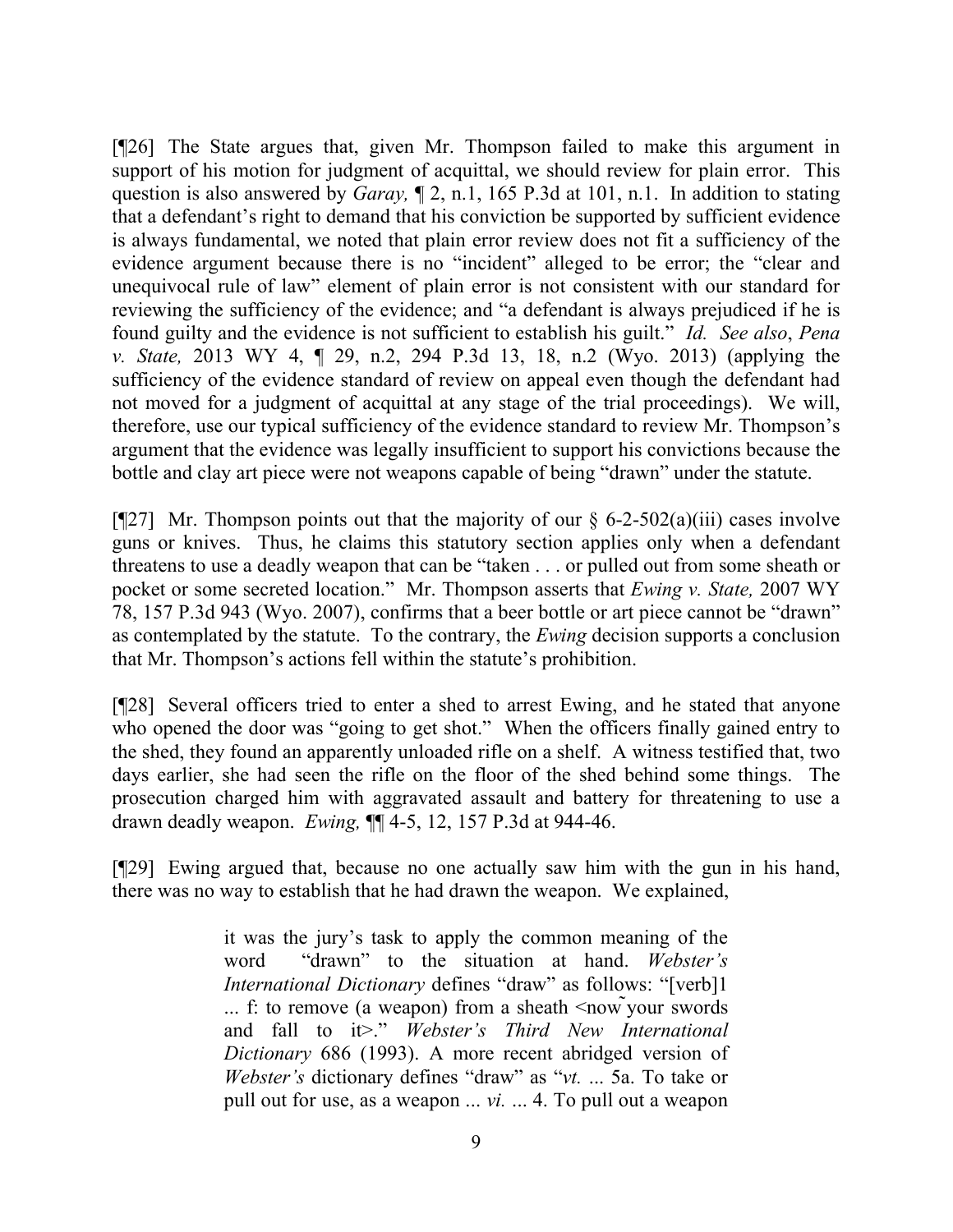for use." *Webster's II New College Dictionary* 350–51 (3d ed.2005). Similarly, *Merriam–Webster's Collegiate Dictionary* 352 (10th ed.1995) defines "draw" in this context as "to bring out a weapon (*drew,* aimed, and fired)." **We are satisfied from reviewing these sources that the common meaning of "drawn" does not contain the element of aiming or pointing[.]**

*Ewing,* ¶ 13, 157 P.3d at 946 (emphasis added). *See also*, *Hart v. State,* 2003 WY 12, ¶ 6, 62 P.3d 566, 569 (Wyo. 2003); *Hill,* ¶¶ 19-20, 371 P.3d at 559-60.

[¶30] This Court concluded the jury reasonably could have inferred that Ewing had drawn the rifle based upon his statement that he would shoot the officers who came in the door and evidence that the rifle had been moved from its previous location and placed on the shelf next to him. He had placed the rifle in a position where it could be used to carry out his threat. *Ewing,* ¶ 15, 157 P.3d at 947*.* 

[¶31] Although, as Mr. Thompson argues, the definition of "drawn" clearly contemplates unsheathing a knife or removing a gun from a holster or pocket, it also includes taking, pulling or bringing out other types of items that can be used as deadly weapons. In *Ewing,* the jury was allowed to infer that the gun was drawn from evidence that he had picked it up off the floor and put it on the shelf, a place where it was available for use. The same is true of the beer bottle and clay art piece in the case at bar. Mr. Thompson grasped the items, making them available to "kill" the victim or "smash" over her head in accordance with his verbal threats.

[¶32] If the legislature had intended to limit the weapons a defendant could use to violate  $\S$  6-2-502(a)(iii) to guns or knives, it would have specifically listed those in the statute. Instead, it used the more general term, "deadly weapon," which is defined by statute as including, but not limited to, "a firearm, explosive or incendiary material, motorized vehicle, an animal or other device, instrument, material or substance, which in the manner it is used or is intended to be used is reasonably capable of producing death or serious bodily injury." Section 6-1-104(a)(iv). The legislature did not limit the types of deadly weapon that can be used to commit the crime set out in  $\S$  6-2-502(a)(iii), and we do not add language to a statute that the legislature chose to omit. *Wyodak Res. Dev. Corp. v. Wyo. Dep't of Revenue,* 2017 WY 6, ¶ 31, 387 P.3d 725, 733 (Wyo. 2017).

[¶33] Furthermore, we have indicated that other types of weapons that cannot be "drawn" in the narrow sense advocated by Mr. Thompson can be used in violation of  $\S$  6-2-502(a)(iii). For example, in *Urbigkit v. State,* 2003 WY 57, ¶¶ 41-48, 67 P.3d 1207, 1223-26 (Wyo. 2003) (abrogated on other grounds by *TJS v. State,* 2005 WY 68, 113 P.3d 1054 (Wyo. 2005)), this Court affirmed two convictions under  $\S$  6-2-502(a)(iii) for threatening to use a drawn deadly weapon, with the deadly weapon being a vehicle. *See*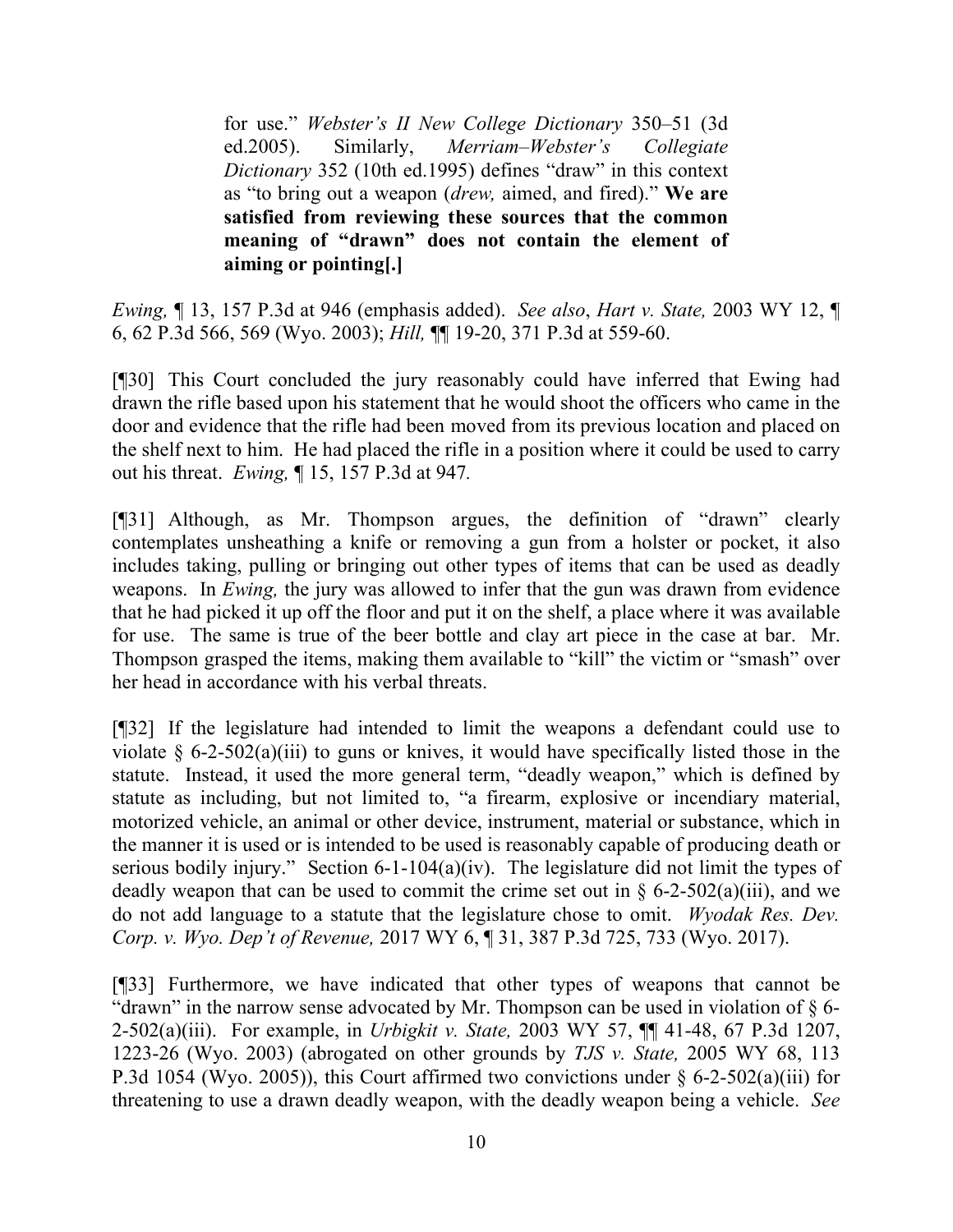*also*, *Kidwell v. State,* 2012 WY 91, 279 P.3d 540 (Wyo. 2012) (Kidwell was acquitted of threatening to use a hammer as a drawn deadly weapon but we did not suggest that threatening with a hammer would not fall under the statute). We, therefore, reject Mr. Thompson's request that we conclude, as a matter of law, the evidence was insufficient to convict him of threatening to use the beer bottle and clay art piece as drawn deadly weapons.

## *B. Serious Bodily Injury -- Protracted Loss or Impairment of Bodily Function*

[¶34] The jury convicted Mr. Thompson of one count of aggravated assault and battery for causing the victim serious bodily injury under  $\S 6-2-502(a)(i)$ :

(a) A person is guilty of aggravated assault and battery if he:

(i) Causes or attempts to cause serious bodily injury to another intentionally, knowingly or recklessly under circumstances manifesting extreme indifference to the value of human life[.]

As pertinent to this case, "[s]erious bodily injury" means "bodily injury which [c]auses . . . protracted loss or impairment of a bodily function.<sup>[1]</sup> Section 6-1-104(a)(x)(C). "Bodily injury" means:

(A) A cut, abrasion, burn or temporary disfigurement;

(B) Physical pain; or

(C) Impairment of the function of a bodily member, organ or mental faculty.

Section 6-1-104(a)(i) (LexisNexis 2017).

[¶35] The victim testified that, during the attack on May 5, 2016, Mr. Thompson hit her in the side of the head and blood later drained from her ear. At an appointment with her primary care provider a few days later, the victim complained of hearing loss in that ear. The victim saw an ear, nose and throat specialist on May 21, 2016 (16 days after the attack). He diagnosed her with a perforated ear drum and testified that such an injury can result from being struck on the side of the head with a cupped hand. This motion introduces a sudden blast of air into the ear canal, where the pressure can rupture the ear drum and cause bleeding and drainage from the ear.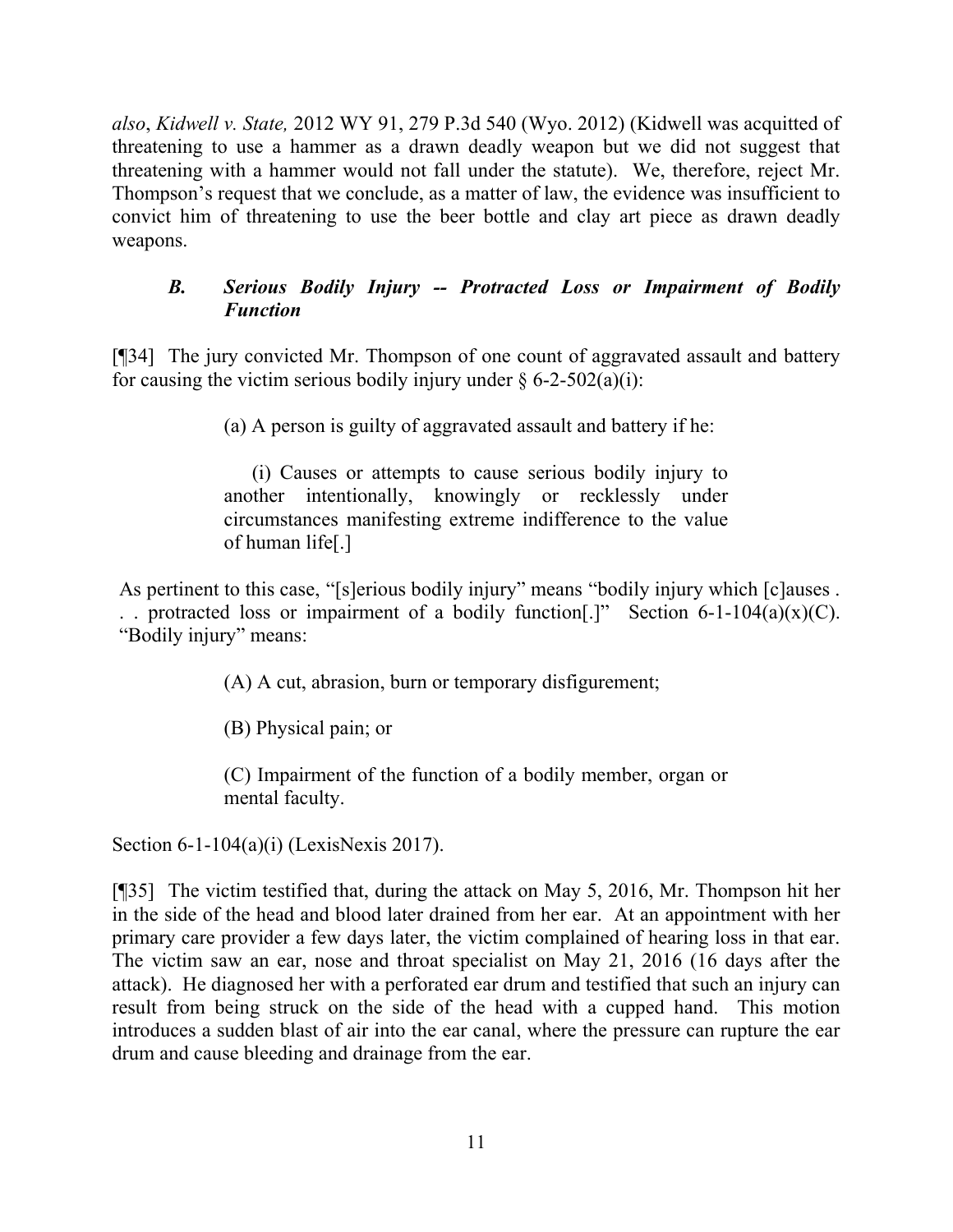[¶36] The specialist testified that about twenty percent of the victim's ear drum surface was perforated and, as a result, she suffered from hearing loss. He said that many such injuries resolve with time, so he typically waits thirty days to see if the ear drum will heal on its own before deciding to perform surgery. The victim testified that she had complete hearing loss in her left ear for about a month. A hearing test conducted the week before trial showed that her perforated ear drum had healed.

[¶37] The State asserted the victim suffered a serious bodily injury because her hearing loss amounted to a "protracted loss or impairment of a bodily function." Section 6-1-  $104(a)(x)(C)$ . Mr. Thompson claims there was insufficient evidence that the victim's hearing loss was "protracted" because her ear drum healed within the normal time it takes to heal such an injury. The term "protracted" was not defined for the jury, so we assume it applied the common meaning of the term. *Ewing,* ¶ 13, 157 P.3d at 946. Protracted means "continuing for a long time, esp. longer than is normal or necessary." Websters Third New Int'l Dictionary 1826 (2002). The term "lengthy" is a synonym of "protracted." www.thesaurus.com.

[¶38] Other jurisdictions have considered the definition of protracted under statutes which define serious bodily or physical injury to include protracted impairment of a bodily function. Missouri defines protracted as "something short of permanent but more than of short duration." *State v. Raines,* 118 S.W.3d 205, 210 (Mo. Ct. App. 2003). Raines assaulted the victim, rupturing her tympanic membrane (ear drum). There was apparently some evidence that the victim suffered permanent partial hearing loss. *Id.* at 208. However, in analyzing the sufficiency of the evidence on the protracted nature of her hearing loss, the court remarked that the victim suffered hearing loss that extended, at a minimum, from the termination of the attack until the doctor treated her the next morning. *Id.* at 208, 210. The Missouri court ruled that evidence was sufficient to support Raines' conviction for second degree assault based upon protracted loss of hearing. *Id.* 

[¶39] Indiana defines "protracted impairment" as a "damaged, weakened, or diminished" state of being that is drawn out or lengthened in time. *Mann v. State,* 895 N.E.2d 119, 122 (Ind. Ct. App. 2008). The Indiana court of appeals held the victim's testimony that he suffered from "muffled hearing" for approximately two months after the defendant attacked him was sufficient to uphold Mann's aggravated battery conviction. *Id.* 

[¶40] Mr. Thompson argues that, to satisfy the protracted impairment element, the evidence must show the underlying injury took longer than normal to heal. That is not what the statute states. It does not say that the healing of the injury must be protracted; it states that the impairment must be protracted. Under Mr. Thompson's definition, a defendant could inflict any manner of severe injury which causes an impairment but, because the victim heals within the "normal" timeframe, the defendant could not be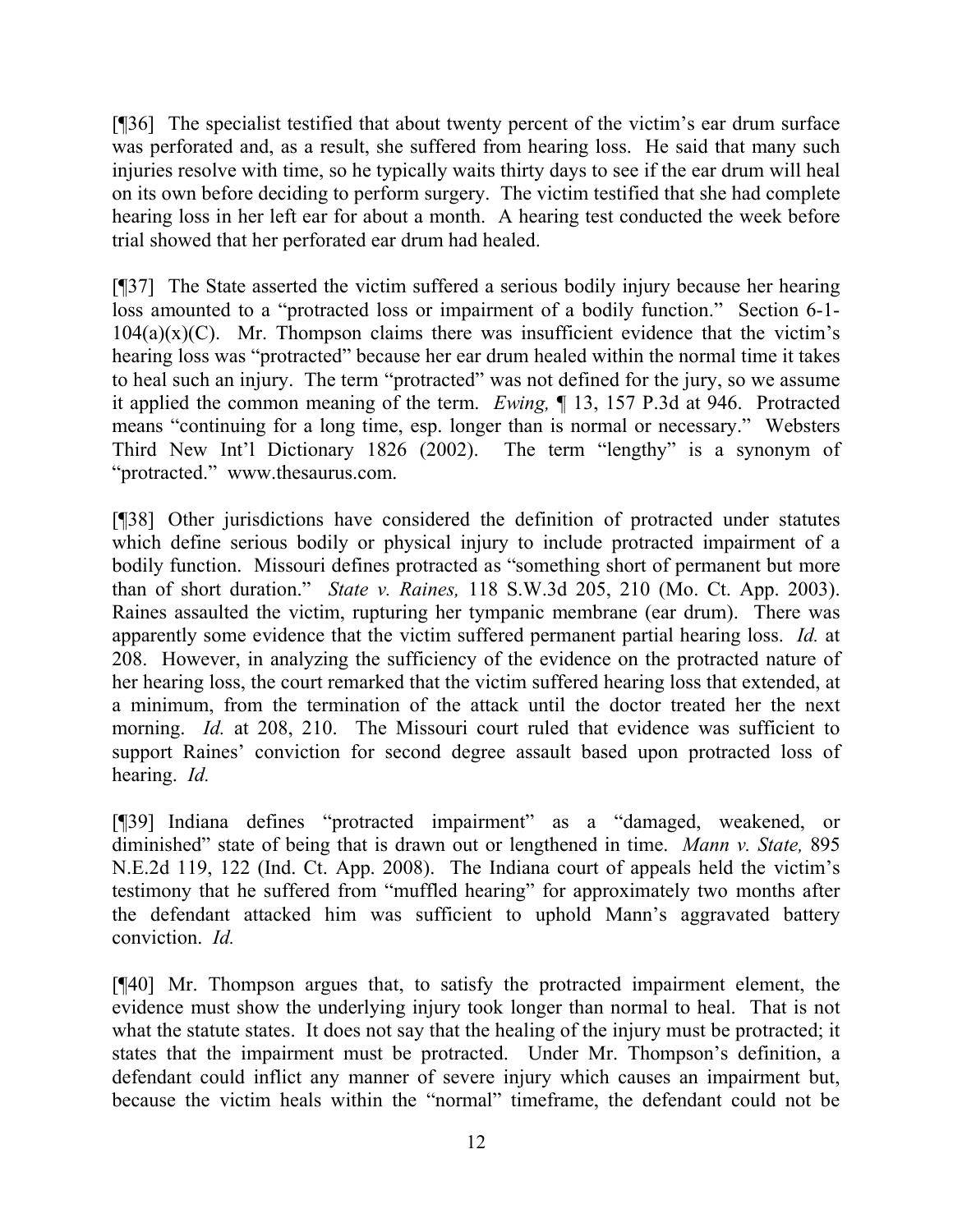convicted of aggravated assault and battery under  $\S$  6-2-502(a)(i). We reject Mr. Thompson's interpretation of the statutory language. Using the standard definition of protracted, the State must prove the victim suffered a long or lengthy impairment of a bodily function.

[¶41] Whether an impairment lasted for a long or lengthy time is, obviously, very dependent upon the facts of the case, making it quintessentially a jury question. The jury in this case was instructed on the statutory definitions of "bodily injury" and "serious bodily injury" and could, therefore, compare the different degrees of bodily injury in determining whether the victim's injury was serious. The jury had to decide if the victim had simply suffered an impairment of her hearing or if the impairment was protracted because it lasted a long or lengthy time.

[¶42] The victim testified that she did not have any hearing in her left ear after being assaulted by Mr. Thompson. The specialist confirmed the hearing loss and diagnosed her with a perforated ear drum.<sup>3</sup> The victim testified that her hearing returned approximately a month after the assault. We acknowledge, as did the district court, that the facts supporting the "protracted impairment" are not overwhelming. However, our task is not to reweigh the evidence. Instead, under our standard of review, the evidence is sufficient to support a conviction if, giving it every favorable inference, we can conclude that it reasonably supports the jury's verdict. *Mraz,* ¶¶ 18-19, 378 P.3d at 286; *Worley,* ¶ 17, 386 P.3d at 771. Under this standard of review, the jury could have found that the victim's injury was serious because her complete loss of hearing in one ear for a month was sufficiently lengthy to be categorized as a protracted impairment of a bodily function.

[¶43] Mr. Thompson claims his situation is similar to *Martinez v. State,* 2009 WY 6, 199 P.3d 526 (Wyo. 2009). There, the alleged serious bodily injury under  $\S$  6-2-502(a)(i) was "severe disfigurement," resulting from a cracked cheek bone and non-displaced fracture to the right sinus. One of the victim's friends observed that the side of her face where the bone was cracked looked a little "flatter" than the other side. However, a radiologist testified the sinus fracture was subtle and non-displaced and would not be noticeable when looking at the victim. *Id.*,  $\P$  5-6, 199 P.3d at 529. We held that, although the victim had several injuries as a result of the beating by the appellant, she had not suffered severe disfigurement. *Id.,* ¶¶ 3-4, 16, 199 P.3d at 528-29, 533. Given it considered a different type of "serious bodily injury," *Martinez* is of limited assistance in determining the matter at issue here. Furthermore, unlike in *Martinez* where there was very little evidence of severe disfigurement*,* the evidence in this case was such that a reasonable

l

<sup>&</sup>lt;sup>3</sup> Mr. Thompson counters the victim's testimony by pointing out that the specialist testified that her hearing loss was mild to moderate. However, that testimony was elicited by the defense on cross examination. Under our standard of review, we take the State's evidence as true and disregard any contrary evidence favorable to the appellant. *See Worley,* ¶ 17, 386 P.3d at 771.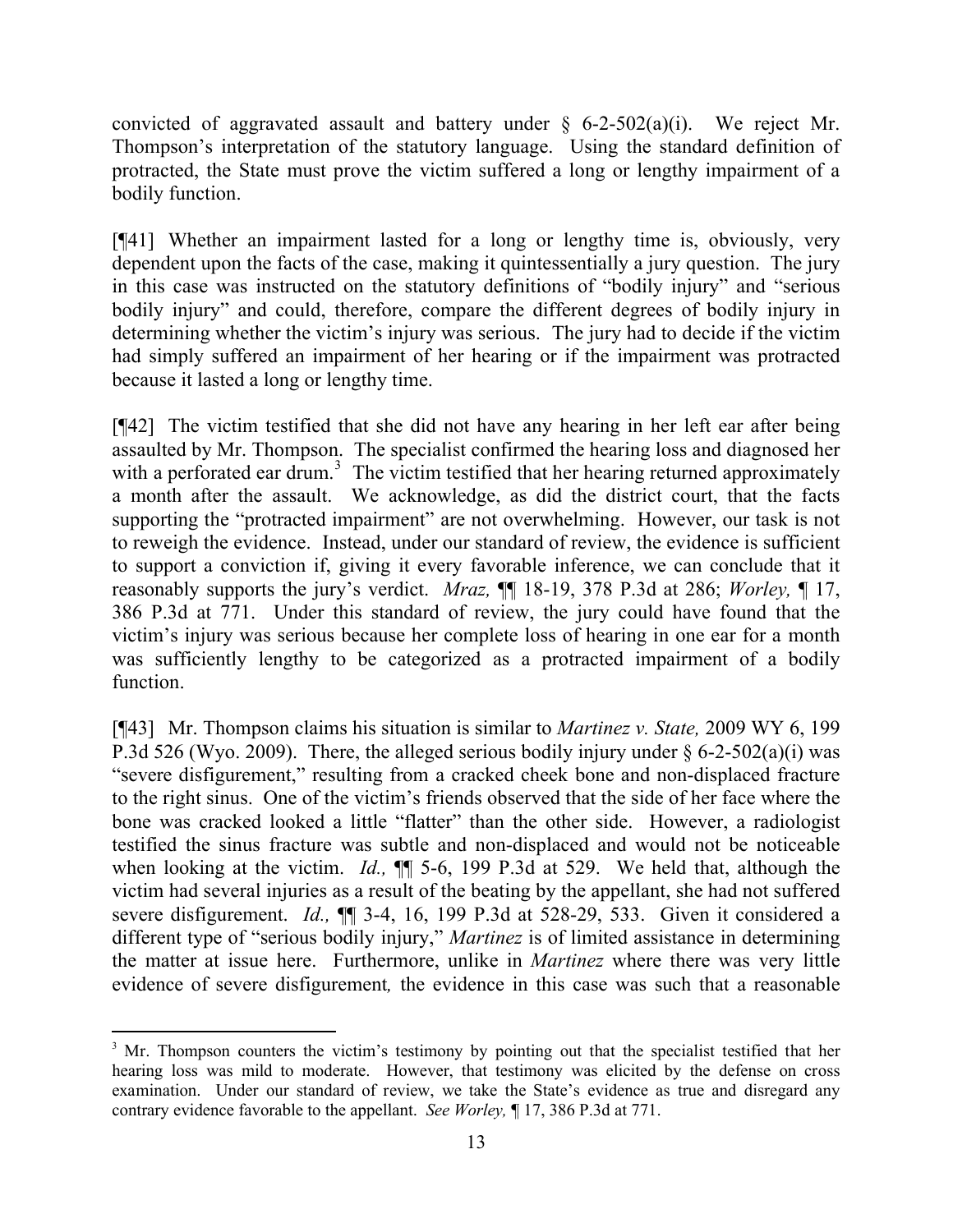jury could find that the victim had suffered a "protracted impairment of a bodily function."

# *II. Domestic Violence Evidence*

[¶44] Mr. Thompson asserts the district court committed reversible error by allowing an expert to testify generally about domestic abuse victims' behavior and allowing the victim and her daughter to testify about the victim's past domestic abuse experiences. He claims the testimony was irrelevant to the issues presented at trial because the victim did not recant and there was no evidence that he had abused the victim prior to the charged assaults. Mr. Thompson asserts his defense was prejudiced by the evidence because it made the jury "feel sympathy" for the victim and "anger toward Mr. Thompson." The State argues the evidence was relevant to explain the victim's behavior and assist the jury in assessing her credibility.

[¶45] Mr. Thompson objected to the domestic violence expert, but he did not object to the victim's and her daughter's testimony. When an objection is made to evidence offered at trial, the district court's ruling on admissibility is committed to its sound discretion. *Griggs v. State,* 2016 WY 16, ¶ 81, 367 P.3d 1108, 1132 (Wyo. 2016). We reverse only when we conclude the district court abused its discretion.

> We have described the standard of an abuse of discretion as reaching the question of the reasonableness of the trial court's choice. *Griswold v. State,* 2001 WY 14, ¶ 7, 17 P.3d 728, ¶ 7 (Wyo.2001). Judicial discretion is a composite of many things, among which are conclusions drawn from objective criteria; it means exercising sound judgment with regard to what is right under the circumstances and without doing so arbitrarily or capriciously. *Id.* "In the absence of an abuse of discretion, we will not disturb the trial court's determination." *Id.* The burden is on the defendant to establish such abuse. *Trujillo* [*v. State*], 2 P.3d [567,] 571 [ (Wyo.2000)].

*Lopez v. State,* 2004 WY 103, ¶ 21, 98 P.3d 143, 98 P.3d 143, 149 (Wyo. 2004).

[¶46] When an appellant did not object to the evidence, we apply the plain error standard to review the claim on appeal. "To establish plain error, appellant must demonstrate 'violation of a clear and unequivocal rule of law, clearly reflected in the record, resulting in the abridgment of a substantial right of the party to his material prejudice.'" *Cazier v. State,* 2006 WY 153, ¶ 40, 148 P.3d 23, 35 (Wyo. 2006) (quoting *Belden,* ¶ 38, 73 P.3d at 1087). Although the two arguments have different standards of review, they are related, so we will consider them together.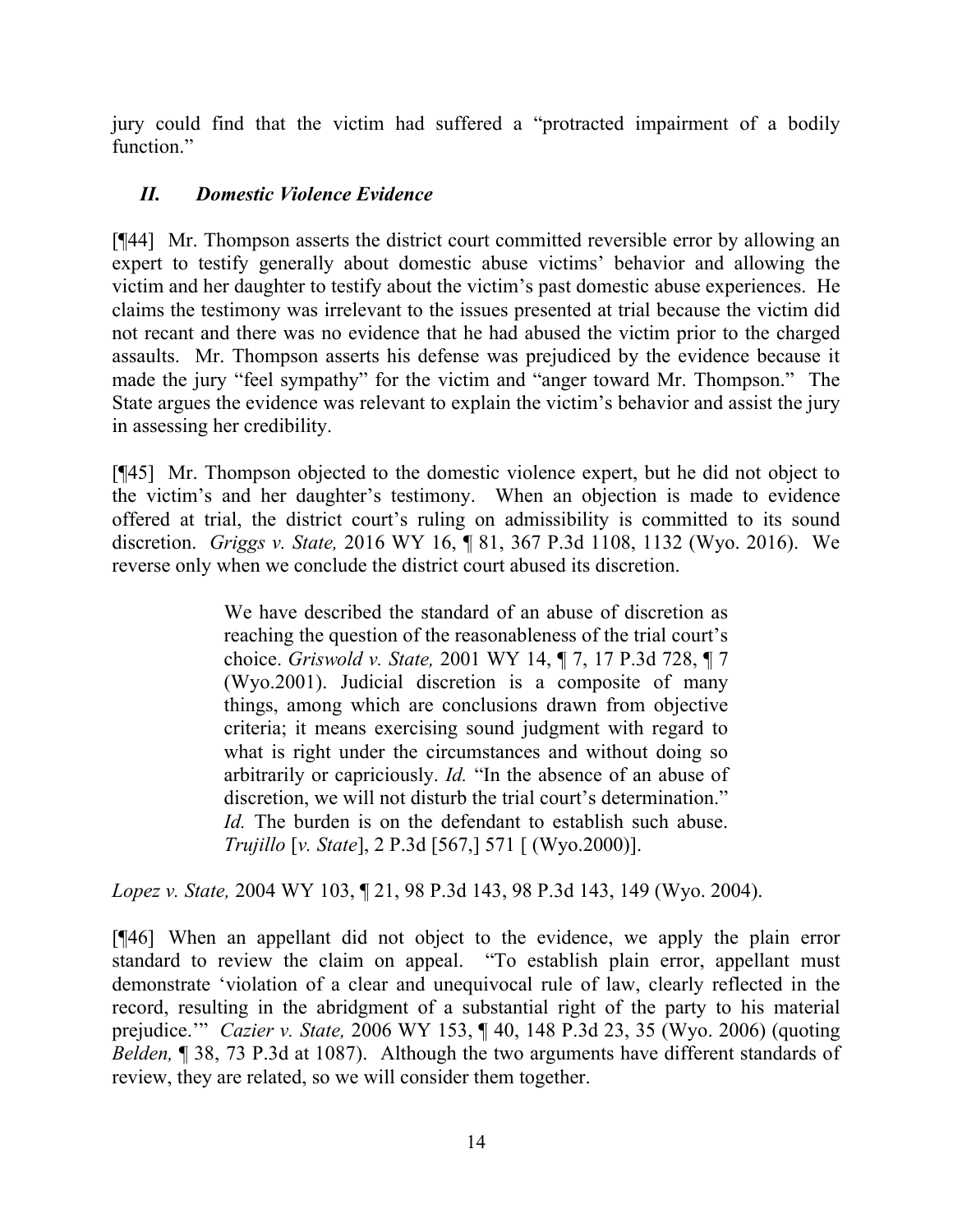[¶47] Under W.R.E. 402, relevant evidence is generally admissible. W.R.E. 401 defines relevant evidence as "evidence having any tendency to make the existence of any fact that is of consequence to the determination of the action more probable or less probable than it would be without the evidence." Specifically with regard to expert witness testimony, a qualified expert witness<sup>4</sup> may testify about "scientific, technical, or other specialized knowledge" if such testimony will help the jury understand the case. W.R.E. 702. We have previously found that expert testimony explaining typical behavior of battered or abused persons can be relevant in helping the jury understand the victim's behavior. *See generally*, *Dean v. State,* 2008 WY 124, 194 P.3d 299 (Wyo. 2008).

[¶48] The State called the executive director of Crook County Family Violence and Sexual Assault Services as its first witness at trial. She testified about her training in domestic violence matters and explained that victims often behave in ways that are "counterintuitive." She provided several examples of such counterintuitive behavior including staying in an abusive relationship, recanting statements of violence, refusing to cooperate with law enforcement, and minimizing or denying abuse. She also testified that victims frequently "rank" their relationships in terms of the severity of the abuse and may not leave abusive relationships because they do not "know what a healthy relationship is." The expert's testimony was limited to general descriptions of perpetrator and victim behavior; she did not testify about the specific facts of this case.

[¶49] The victim's daughter also testified for the State. In addition to describing what she observed on the night of the assault, the daughter testified about the relationship between her mother and Mr. Thompson. She stated that, in the beginning, Mr. Thompson and her mother had a very loving relationship. After a time, the relationship changed. Mr. Thompson cheated on the victim with his ex-girlfriend, but, despite the infidelity, the victim continued to take "him back." The State also questioned the daughter about violence her mother had endured prior to becoming involved with Mr. Thompson.

[¶50] The victim testified about growing up in an abusive household and being involved in abusive relationships. She also testified about her relationship with Mr. Thompson, the assault, and her interactions with him both before and after the assault. The victim stated that she had spoken with Mr. Thompson more than fifty times between the time of the assault and the trial, sometimes about the case. She testified that, at times, she refused to cooperate with the prosecution because she loved Mr. Thompson and believed he could be "helped." She stated that she told the prosecutor that she did not want to "have any more involvement" with the prosecution and had "advocated for [Mr. Thompson] hard."

 $\overline{a}$ 

<sup>&</sup>lt;sup>4</sup> Mr. Thompson does not argue that the expert witness was not qualified or the testimony was otherwise inadmissible under the rules of evidence pertaining specifically to expert testimony, W.R.E. 702-706, or related case law. *See Bunting v. Jamieson,* 984 P.2d 467 (Wyo. 1999); *Daubert v. Merrell Dow Pharmaceuticals, Inc.,* 509 U.S. 579, 113 S.Ct. 2786, 125 L.Ed.2d 469 (1993); *Kumho Tire Co. v*. *Carmichael,* 526 U.S. 137, 119 S.Ct. 1167, 143 L.Ed.2d 238 (1999).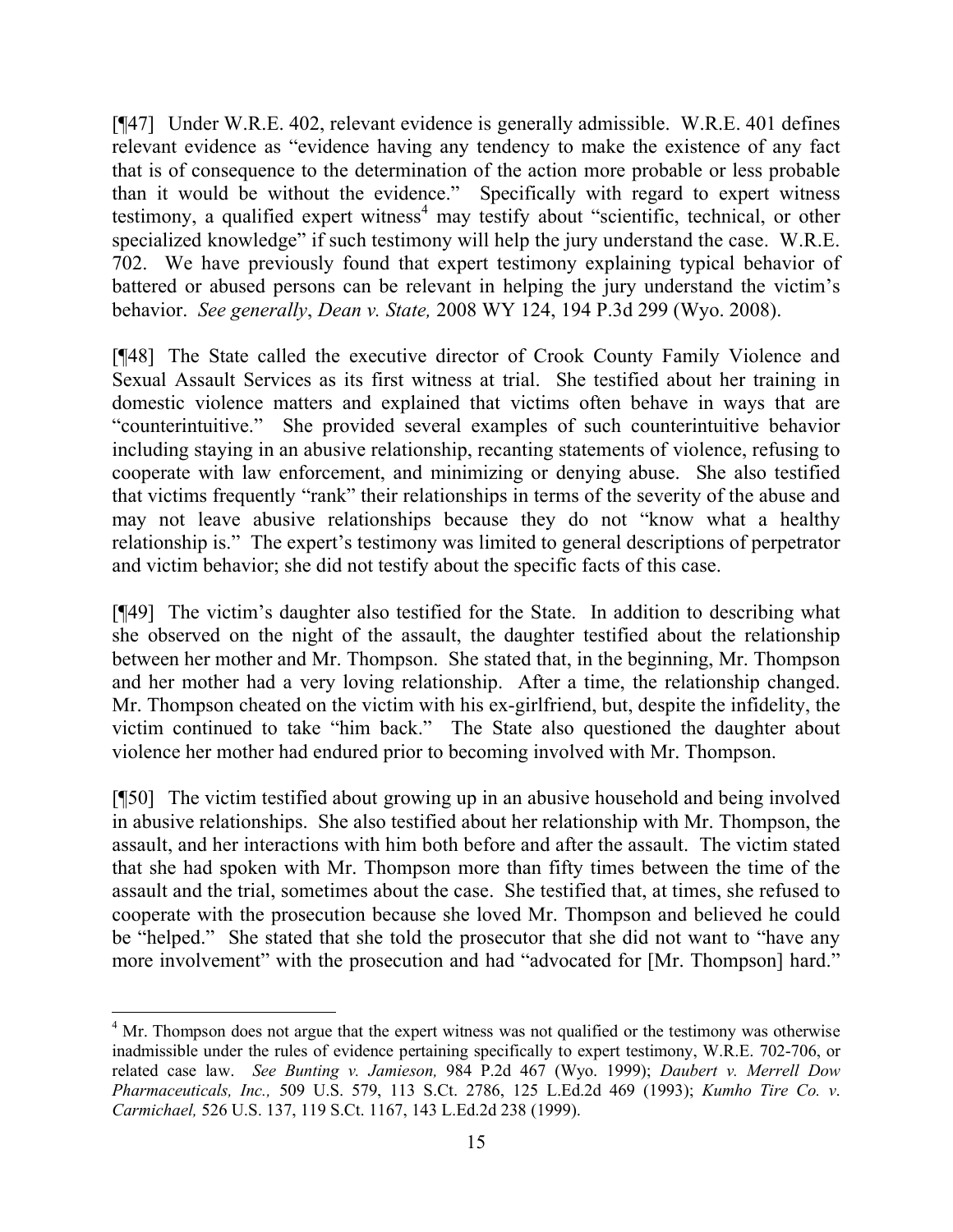There was no evidence that Mr. Thompson had abused the victim prior to the charged episode.

[¶51] Mr. Thompson seems to be arguing that the expert's testimony would have been relevant only if the victim had recanted or there was a history of him abusing the victim. However, the expert testified about types of counterintuitive behaviors other than recanting, including staying in an abusive relationship because it was better than past relationships and minimizing the abuse after the fact. The expert testimony helped explain why the victim would endure a brutal beating and then keep in touch with the perpetrator and try to help his legal situation.

[¶52] The victim's and her daughter's testimony about the victim's past relationships also helped to explain the victim's actions, especially when considered in light of the expert's description of victims who have numerous abusive relationships and may refuse to leave or minimize the severity of the abuse because they do not understand healthy relationships. In *Dean,* ¶¶ 21-26, 194 P.3d at 305-11, we acknowledged that victim behavior can be influenced by past abusive relationships. *See also*, *State v. Ankeny,* 243 P.3d 391, 399 (Mont. 2010) (allowing testimony about the victim's prior abusive relationship to establish she was a battered woman and aid in explaining why she would later recant the allegations of abuse against her current boyfriend). Therefore, the testimony by the expert, the victim and her daughter was relevant to explain the victim's actions to the jury.

[¶53] We do, however, find it troubling that the State called the expert as its first witness at trial. We stated in *Dean* that

> before expert testimony about battered woman syndrome becomes relevant, an evidentiary foundation must first be established that the victim is a battered woman and that her conduct is such that the jury would be aided by expert testimony providing an explanation therefor.

*Dean,* ¶ 26, 194 P.3d at 306 (quoting *State v. Yusuf,* 800 A.2d 590, 608 (Conn. Ct. App. 2002)). Here, the prosecutor did not provide proper foundation for the expert's testimony. The prosecutor explained to the district court how the jury would be aided by expert testimony about victim behavior, but he did not present evidence that the victim was a battered woman before calling the expert to testify. Although it was error for the district court to allow the testimony without the proper foundation, we find the error harmless. The daughter's and the victim's testimony clearly established that the victim had a history of violent relationships. The foundational information, therefore, was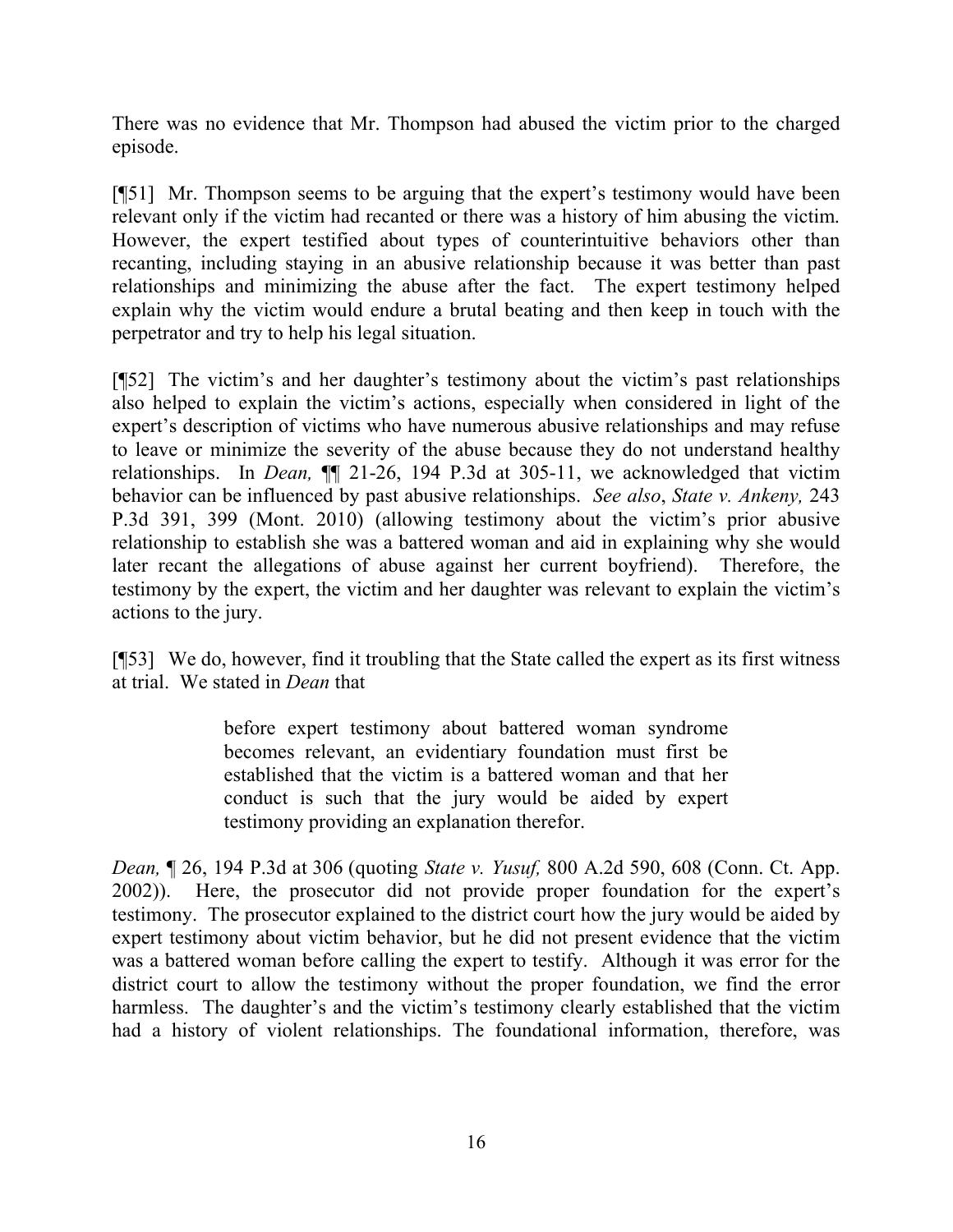eventually provided to the jury, making the expert testimony admissible.<sup>5</sup> We conclude, therefore, that the district court did not commit reversible error by allowing the expert to testify about victim behavior and did not commit plain error by allowing the victim and her daughter to testify about her past abusive relationships.

## *III. Habitual Criminal*

l

[¶54] Mr. Thompson claims the district court imposed an illegal sentence when it enhanced the penalty for his crimes under the habitual criminal statute.

> Sentencing decisions are normally within the discretion of the trial court. *Bitz v. State*, 2003 WY 140, ¶ 7, 78 P.3d 257, 259 (Wyo. 2003). "Such discretion is limited, however, inasmuch as a court may not enter an illegal sentence. A sentence is illegal if it violates the constitution or other law." *In re CT*, 2006 WY 101, ¶ 8, 140 P.3d 643, 646 (Wyo. 2006) (internal case citation omitted). Whether a sentence is illegal is a question of law, which we review *de novo*. *Manes v. State*, 2007 WY 6, ¶ 7, 150 P.3d 179, 181 (Wyo. 2007).

*Endris v. State*, 2010 WY 73, ¶ 13, 233 P.3d 578, 581 (Wyo. 2010) (quoting *Jackson v. State*, 2009 WY 82, ¶ 6, 209 P.3d 897, 898–99 (Wyo. 2009).

*Barela v. State,* 2016 WY 68, ¶ 6, 375 P.3d 783, 785-86 (Wyo. 2016).

[¶55] Wyo. Stat. Ann. § 6-10-201 (LexisNexis 2017) provides enhanced penalties for habitual criminals. Section 6-10-201(a) states:

(a) A person is an habitual criminal if:

(i) He is convicted of a violent felony; and

 $5$  Mr. Thompson makes a very brief argument that the probative value of the expert testimony was outweighed by its prejudicial effect. W.R.E. 403 states: "Although relevant, evidence may be excluded if its probative value is substantially outweighed by the danger of unfair prejudice, confusion of the issues, or misleading the jury, or by considerations of undue delay, waste of time, or needless presentation of cumulative evidence." Mr. Thompson does not even cite to Rule 403 in his brief, and his conclusory statements do not amount to cogent argument. Consequently, we decline to determine whether the evidence should have been excluded under the balancing test in Rule 403. *See Contreras v. State,* 7 P.3d 917, 921 (Wyo. 2000) (refusing to consider an argument that evidence should have been excluded under Rule 403 when the appellant did not provide cogent argument or pertinent authority in support of his assertion).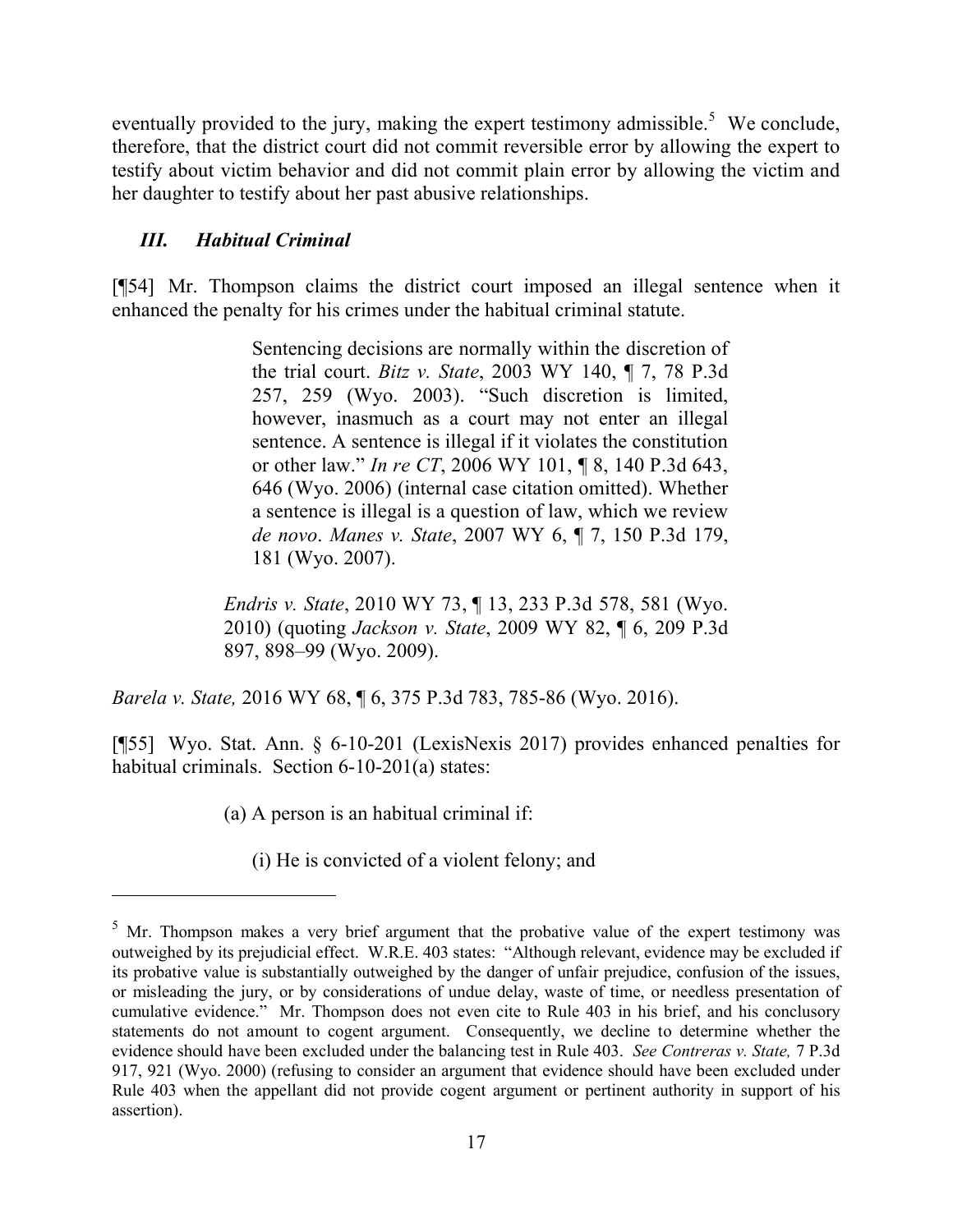(ii) He has been convicted of a felony on two (2) or more previous charges separately brought and tried which arose out of separate occurrences in this state or elsewhere.

Under  $\S$  6-10-201(b), a habitual criminal shall be punished by imprisonment for ten to fifty years for a violent felony if he has two prior convictions and life if he has three or more prior convictions for offenses committed after he reached the age of eighteen years.

[¶56] The State alleged that Mr. Thompson was a habitual criminal because he had two prior felony convictions for battery (third offense) under Wyo. Stat. Ann. § 6-2-501(b) and  $(f)(ii)$  (LexisNexis 2007, repealed by Laws 2014, ch. 13, § 3). Mr. Thompson admitted the two prior convictions. However, he claims on appeal that the convictions were not "separately brought and tried" because they were resolved in a single plea agreement and judgment and sentence.

[¶57] Mr. Thompson was charged in the First Judicial District Court, Laramie County, Wyoming, Docket No. 29-614, with one count of battery under  $\S$  6-2-501(b) and (f)(ii) (LexisNexis 2007) for battering a household member on July 4, 2007. On August 6, 2007, Mr. Thompson pleaded guilty to the charge in No. 29-614, in accordance with a plea agreement. However, the State withdrew the plea agreement after he violated his bond conditions. Mr. Thompson was separately charged in the First Judicial District Court, Laramie County, Wyoming, Docket No. 29-707 for battering a household member on October 7, 2007. Mr. Thompson and the State entered into a plea agreement that addressed both charges on November 5, 2007, and he entered a guilty plea in No. 29-707 that same day. Mr. Thompson's guilty plea from August 2007 in No. 29-614 remained in place. The district court entered a single "Judgment and Sentence" for both counts; however, separate convictions and sentences were imposed for the two crimes and the court ordered the sentences to be served consecutively. Specifically, in No. 29-614, the court sentenced Mr. Thompson to eighteen to thirty-six months in prison with credit for time served. In No. 29-707, the court sentenced him to four to five years in prison, suspended the sentence, and ordered him to serve five years of supervised probation after he completed the term of parole in No. 29-614.

[¶58] In *Keene v. State,* 812 P.2d 147, 151 (Wyo. 1991), we addressed whether the appellant's prior Colorado convictions for robbery and a bail bond violation were separate predicate felonies under the habitual criminal statute. Keene argued that the charges were not separately brought and tried because he had entered guilty pleas to the charges on the same day and was sentenced for both at the same time. We stated that, when a defendant pleads guilty to two entirely separate crimes that occurred at different times, they are treated as two convictions "separately brought and tried" under the habitual offender statute even though they are resolved at the same time. *Keene,* 812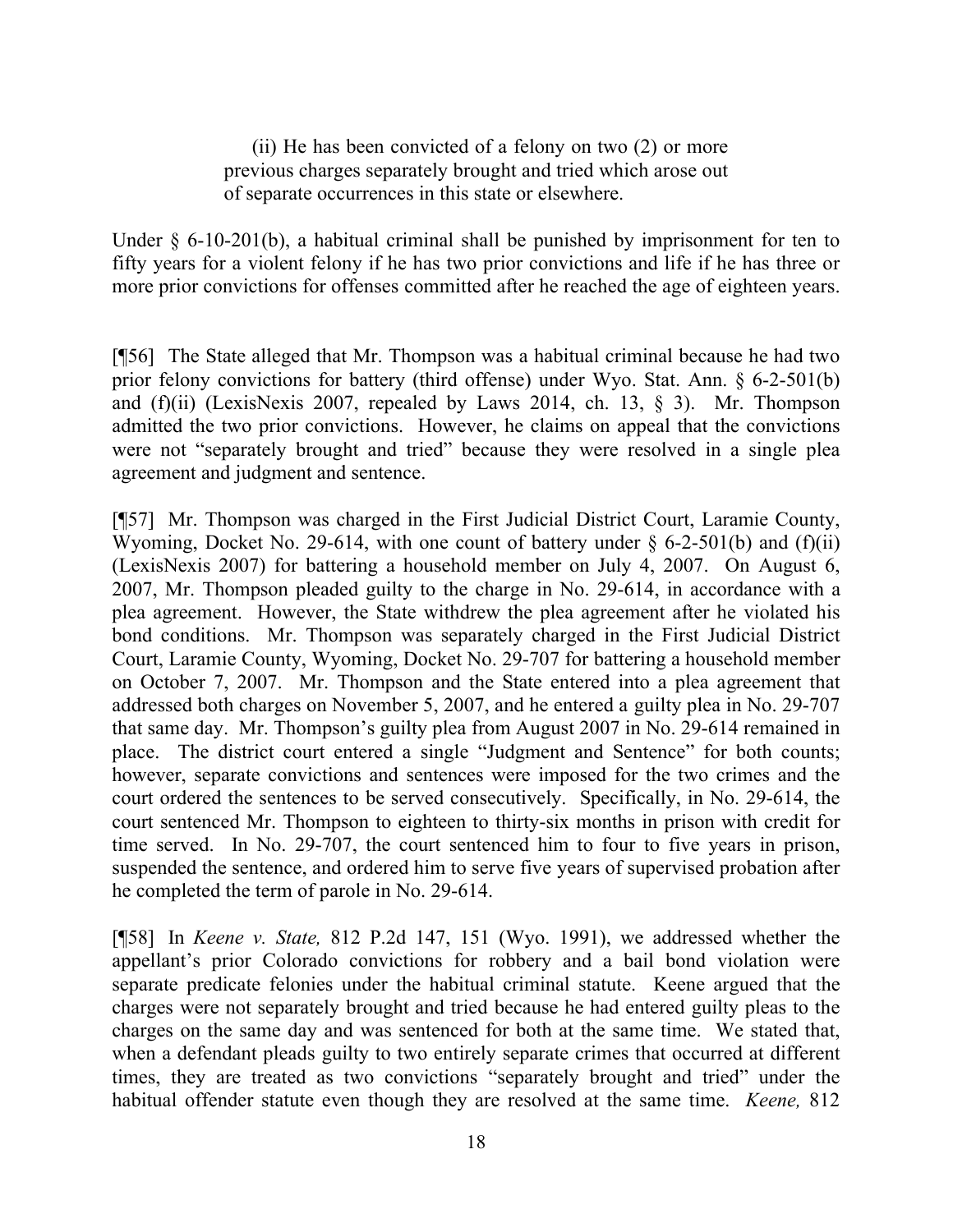P.2d at 151-52 (citing *Connor v. State,* 537 P.2d 715, 719 (Wyo. 1975)). The requirement that the convictions be "separately brought" was satisfied because the offenses were "spatially and temporally separate" transactions and the charges were brought in separate informations. *Id.* We distinguished *Green v. State,* 784 P.2d 1360, 1364-65 (Wyo. 1989), where three Kansas convictions were treated as one for purposes of the habitual criminal statute because, unlike in *Keene,* they all arose from a single occurrence and were tried together. *Green,* 784 P.2d at 1364-65.

[¶59] The Colorado Supreme Court interpreted statutory language similar to Wyoming's in *Gimmy v. People,* 645 P.2d 262, 267 (Colo. 1982) (en banc). The *Gimmy* court concluded the requirement that predicate felonies be separately brought was satisfied because they arose out of separate criminal incidents and were charged in separate informations with separate docket numbers. Even though the charges were resolved in the same guilty plea proceeding, the Colorado Supreme Court concluded the prior convictions satisfied the "separately tried" requirement because, had the defendant chosen not to plead guilty, the charges would have been tried in separate trials. *Id.*

[¶60] The situation in the case at bar is like *Keene* and *Gimmy* and unlike *Green.* Mr. Thompson was convicted of two counts of battery that arose from separate occurrences months apart and were charged in different informations. Mr. Thompson entered his guilty pleas to the two charges in separate proceedings and was sentenced separately for each docket number, with the sentences to be served consecutively. The fact that the two convictions were resolved together in a single plea agreement and judgment and sentence did not change the fact that they were separately brought and would have been separately tried had Mr. Thompson elected not to plead guilty. *See Gimmy, supra.* The district court did not illegally sentence Mr. Thompson under the habitual criminal statute.

[¶61] Mr. Thompson argues, in the alternative, that defense counsel was ineffective for "allowing the stipulation to the habitual criminal enhancement."<sup>6</sup> He did not file a motion under W.R.A.P. 21, so the district court did not consider his ineffective assistance of counsel claim. We, therefore, consider the issue *de novo. See Galbreath v. State,*  2015 WY 49, ¶ 4, 346 P.3d 16, 18 (Wyo. 2015). *Compare, Worley,* ¶ 9, 386 P.3d at 769 (applying the clearly erroneous standard to review the district court's findings of fact when considering a claim of ineffective assistance of counsel after a Rule 21 hearing).

[¶62] In order to establish that he received ineffective assistance of counsel, a defendant must show that his counsel's performance was deficient and he was prejudiced by the deficient performance. *Worley*, ¶ 10, 386 P.3d at 769. "Prejudice is established if 'a reasonable probability exists that, but for counsel's deficient performance, the outcome

 $6$  Counsel did not simply allow Mr. Thompson to stipulate to the enhancement. Mr. Thompson admitted under oath after the district court advised him of his rights that the convictions were valid.